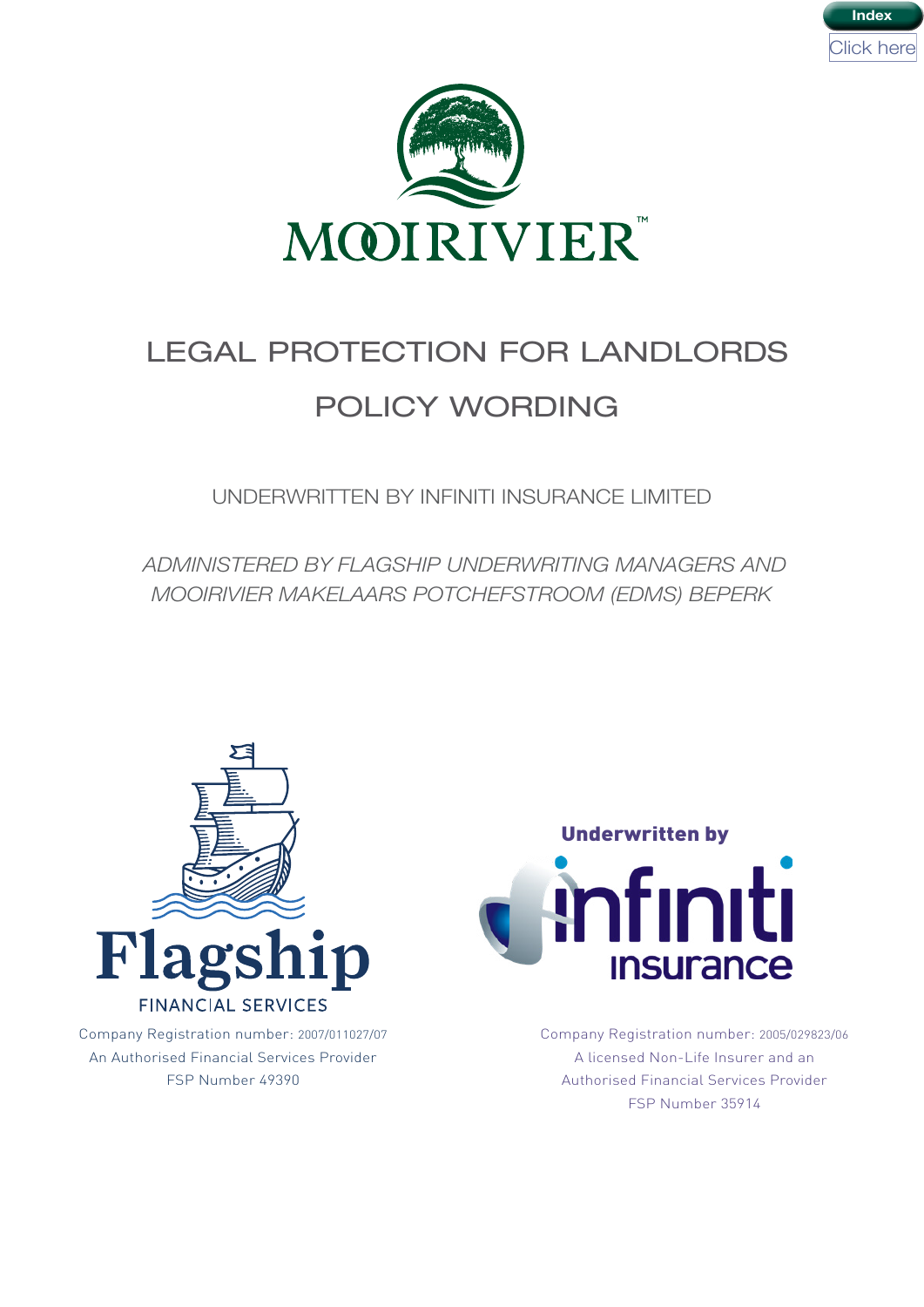

# LEGAL PROTECTION FOR LANDLORDS POLICY WORDING



Company Registration number: 2005/029823/06 A licensed Non-Life Insurer and an Authorised Financial Services Provider FSP Number 35914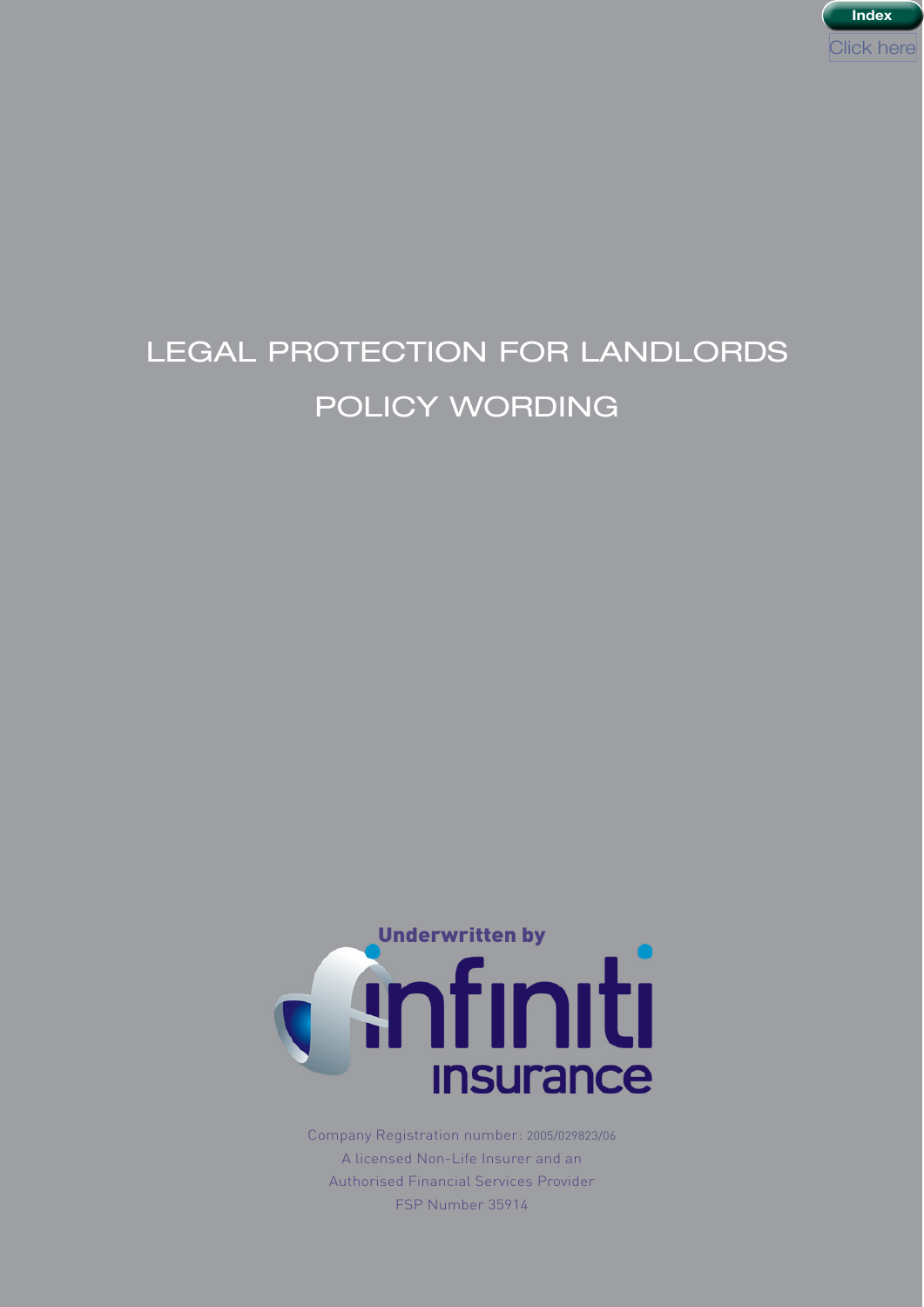<span id="page-2-0"></span>

| <b>DISCLOSURE NOTICE</b> Click here                             |                |
|-----------------------------------------------------------------|----------------|
| <b>DEFINITIONS</b> Click here                                   | $\overline{2}$ |
| LEGAL PROTECTION FOR LANDLORDS' SECTION<br>Click here           | 3              |
| <b>COVER PROVIDED</b> Click here                                |                |
| <b>GENERAL EXCLUSIONS, EXCEPTIONS AND PROVISIONS</b> Click here |                |
| SPECIFIC EXCLUSIONS Click here                                  |                |
|                                                                 |                |

• SPECIFIC CONDITIONS Click here<br>TO PRINT Click here

TO PRINT Click here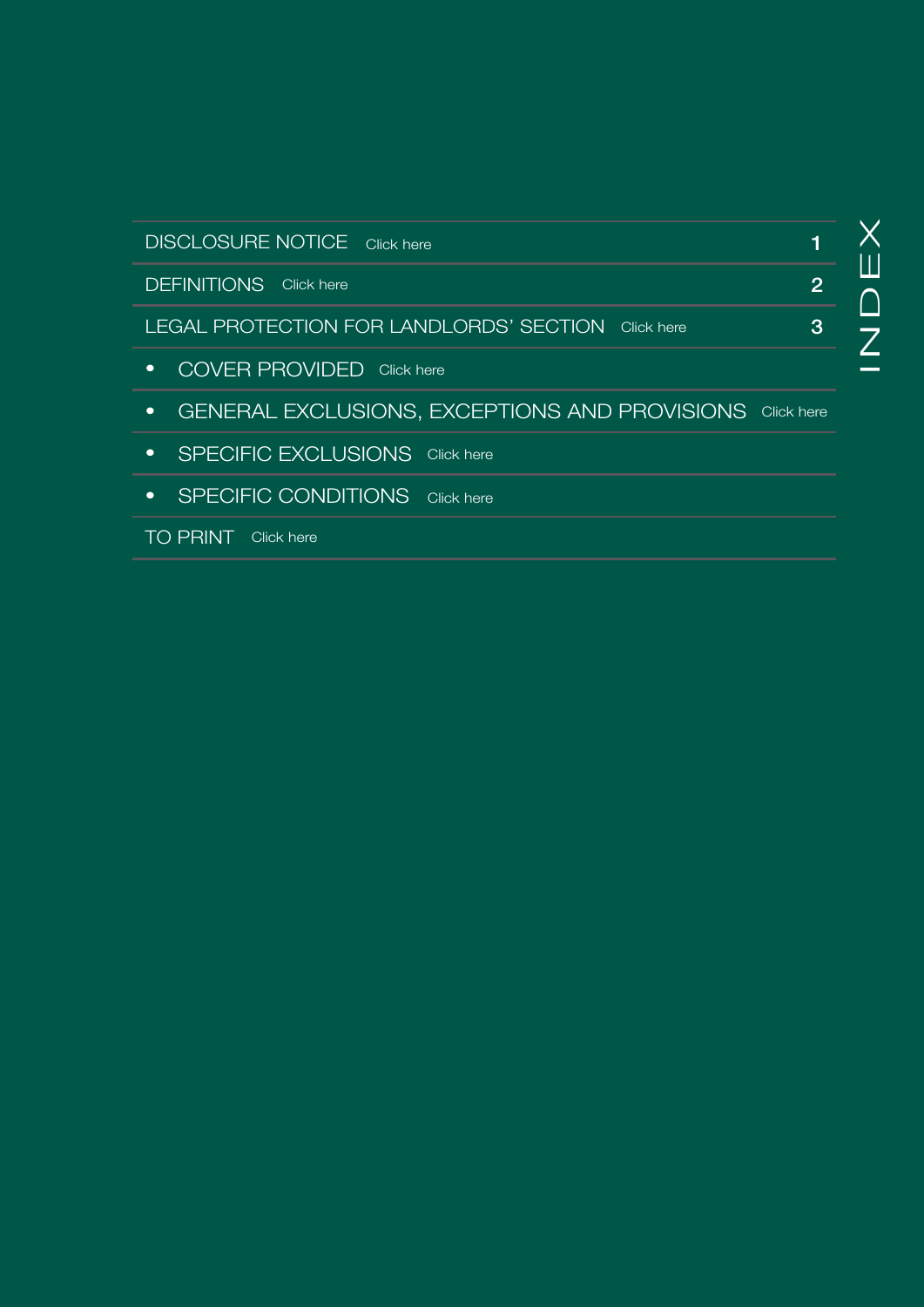

<span id="page-3-0"></span>



This notice does not form part of the Insurance Contract (Policy) or any other document. It does however contain valuable information.

# Introduction

The FAIS (Financial Advisory and Intermediary Services) Act (Act 37 of 2002) has been introduced to protect consumer rights and makes provision for

- registration of brokers referred to as Financial Service Providers (FSP) who must comply with certain requirements such as academic qualifications and experience. The FSP must also comply with fit and proper requirements referring to honesty, competency and solvency.
- the disclosure to you as the client of material information regarding
	- details of the product supplier (Insurer).
	- details of the FSP.
	- details of the financial service.
- your rights to lodge a complaint and seek resolution thereof through the FAIS Ombud offices.

# The Insurer Disclosure

| Name:                    | Infiniti Insurance Limited            |
|--------------------------|---------------------------------------|
| <b>Physical Address:</b> | Block F, Upper Grayston Office Park,  |
|                          | 152 Ann Crescent, Strathavon, Sandton |
| Postal Address:          | PO Box 23, Strathavon, 2031           |
| Telephone:               | 011 718 1200                          |

# FAIS Licence Information

| Services:          | Advice and Intermediary                    |
|--------------------|--------------------------------------------|
| Categories:        | Personal and Commercial non-life insurance |
| <b>FSP Number:</b> | 35914                                      |
| Email address:     | compliance@infinitiafrica.com              |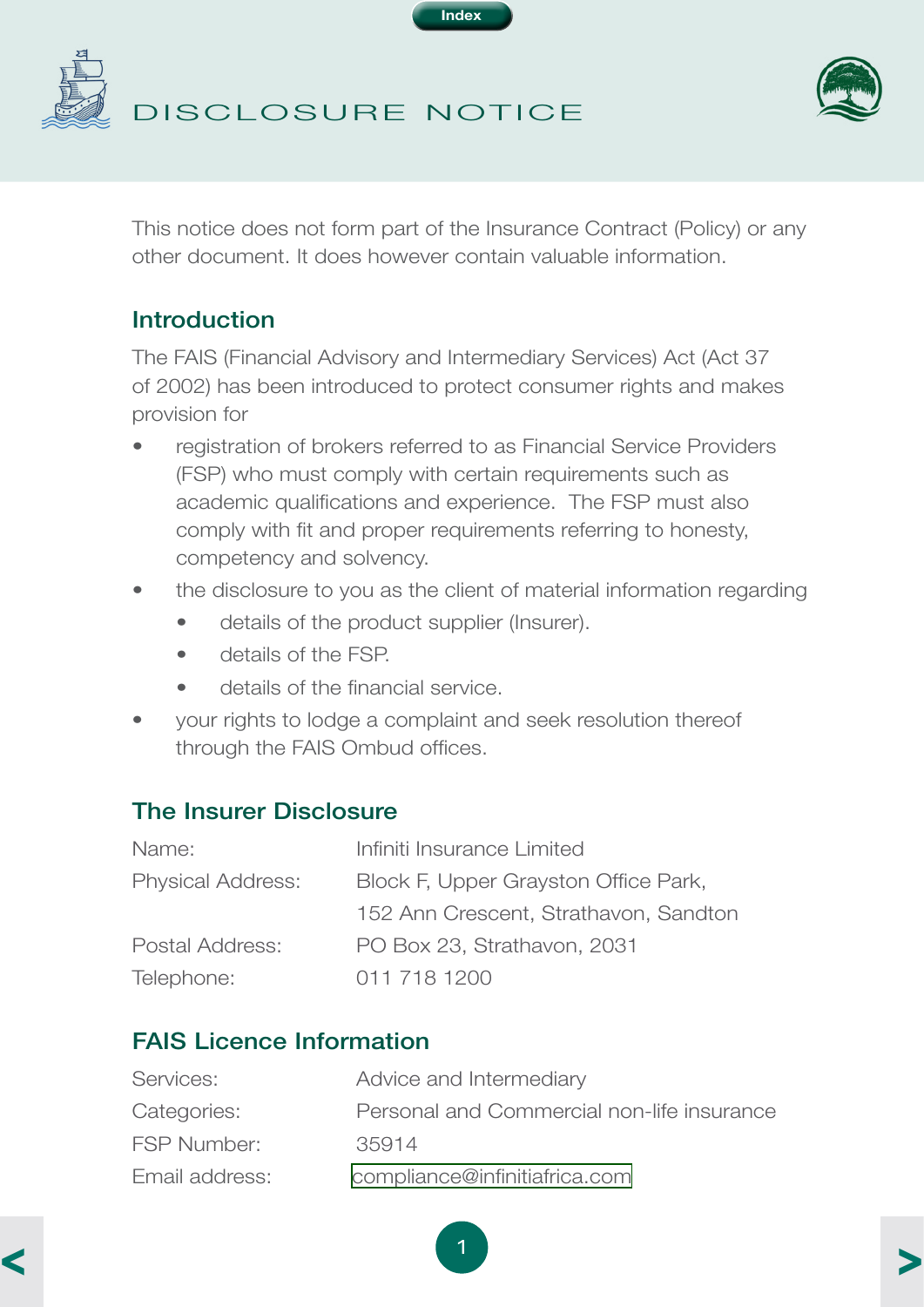<span id="page-4-0"></span>



JISCLOSURE NOTICE DISCLOSURE NOTICE

Complaints: Please direct your complaint to the above address or by email to [complaints@infinitiafrica.com.](mailto:complaints%40infinitiafrica.com?subject=Mooirivier%20Legal%20Protection%20for%20Landlords%20Policy%20Wording) Should you wish to receive a copy of our complaints procedure please send your request to the above email address.

Professional Indemnity: Our Professional Indemnity policy is underwritten by Brit Insurance, Antares and Vibe Syndicate of Lloyds Limited and Sintelum (Pty) Ltd.

# SASRIA Disclosure

| Name:                    | <b>SASRIA Limited</b>            |
|--------------------------|----------------------------------|
| <b>Physical Address:</b> | 36 Fricker Road, Illovo, Sandton |
| Postal Address:          | PO Box 653367, Benmore, 2010     |
| Telephone:               | 086 172 7742<br>011 214 0800     |
| Fax:                     | 011 447 8630                     |
| Compliance Officer:      | Avhapfani Mathada                |
| Email address:           | complaints@sasria.co.za          |

#### WE ARE AUTHORISED IN TERMS OF A BINDER AGREEMENT TO ISSUE SASRIA COUPONS ON BEHALF OF SASRIA.

# Your Policy

| Type of Policy: | <b>Commercial/Personal Lines</b>                                                                                                                 |
|-----------------|--------------------------------------------------------------------------------------------------------------------------------------------------|
| Premium:        | Premium is the amount you pay us for the cover<br>under the policy. The premium payable and<br>frequency is reflected in your policy schedule or |
|                 | endorsement.<br>The premium is payable before inception or                                                                                       |
|                 | renewal of the policy, subject to a 15 day period<br>of grace. Non-payment of the premium will<br>result in contractual lapsing of the policy.   |

2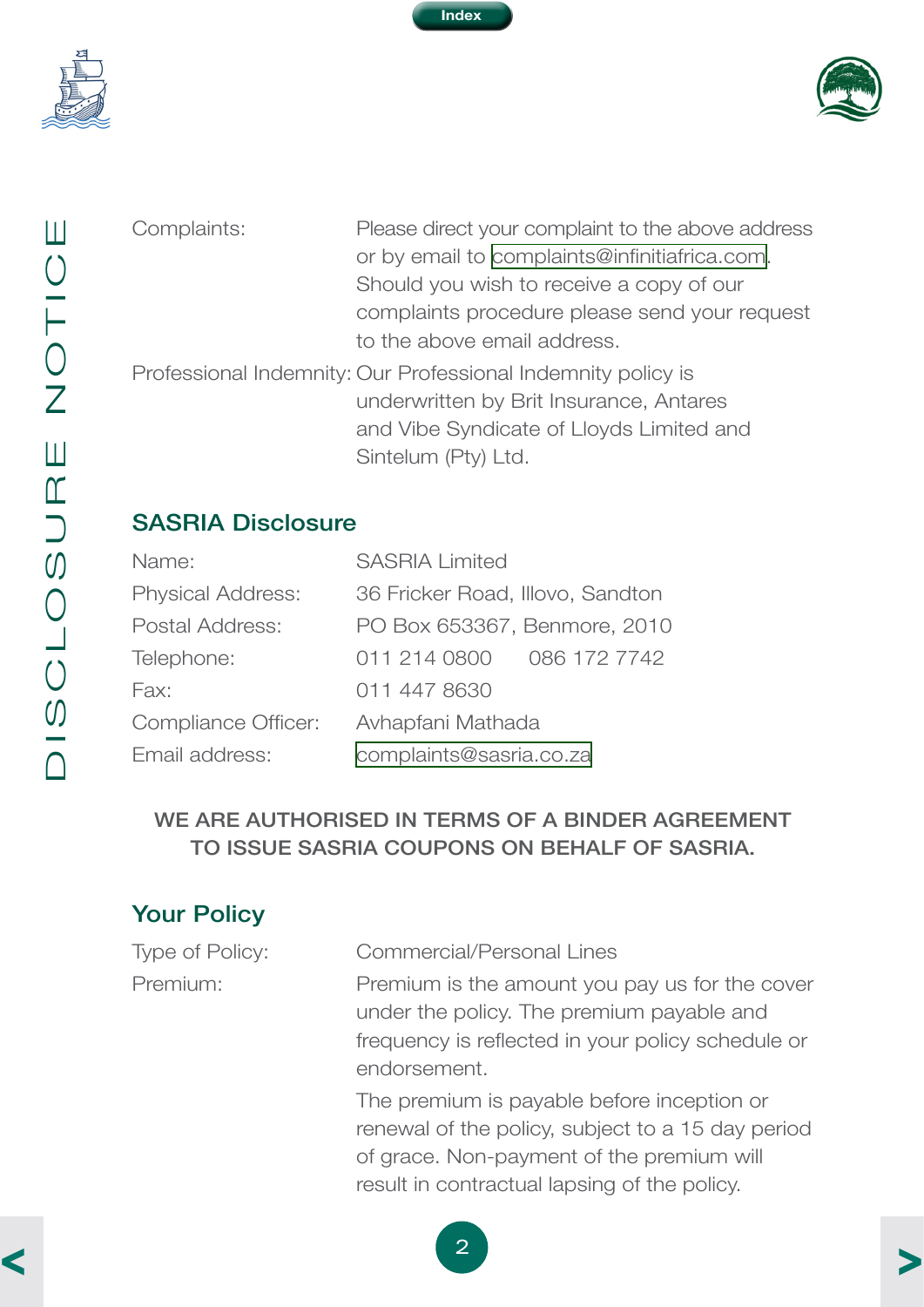

<span id="page-5-0"></span>



| Ш<br>$\bigcirc$<br>H<br>$\bigcirc$<br>$\overline{Z}$                   | Fees:                             |
|------------------------------------------------------------------------|-----------------------------------|
| Ш<br>$\mathfrak{C}% _{T}$<br>$\overline{\phantom{0}}$<br>$\mathcal{O}$ | <b>Binder Fees</b><br>Commissior  |
| $\bigcirc$<br>$\mathcal{O}$                                            | Complain<br><b>Summary</b>        |
|                                                                        | The objectiv<br>ملمام مرم له مملك |

 Please ensure that your FSP has explained the consequences of non-payment of premium to you.

| Fees:               | Any fees payable by you to the FSP are         |
|---------------------|------------------------------------------------|
|                     | separately disclosed in your policy schedule.  |
|                     | Your FSP must tell you what the fee is being   |
|                     | charged for and you have to specifically agree |
|                     | that the fee be charged. You have the right to |
|                     | decline the service and not pay the fee.       |
| <b>Binder Fees:</b> | Any binder fee payable to the FSP by us is     |
|                     | separately disclosed in your policy schedule.  |
| Commission:         | Any commission payable to the FSP by us is     |
|                     | separately disclosed in your policy schedule.  |

# **Its Resolution Procedure**

#### **Summary**

The objective of the complaints procedure is to set out the steps that enable you to approach the FAIS Ombud for determination on a complaint, other than a claim's complaint, where the complaint constitutes a monetary claim up to R 800 000, without incurring legal expenses.

# What is a complaint?

A complaint can only arise if

- Infiniti Insurance Limited or its representative contravened or failed to comply with a provision of the Act and as a result you have or are likely to suffer financial prejudice.
- we or our representative wilfully or negligently rendered a financial service which caused or is likely to cause financial prejudice.
- we treated you unfairly.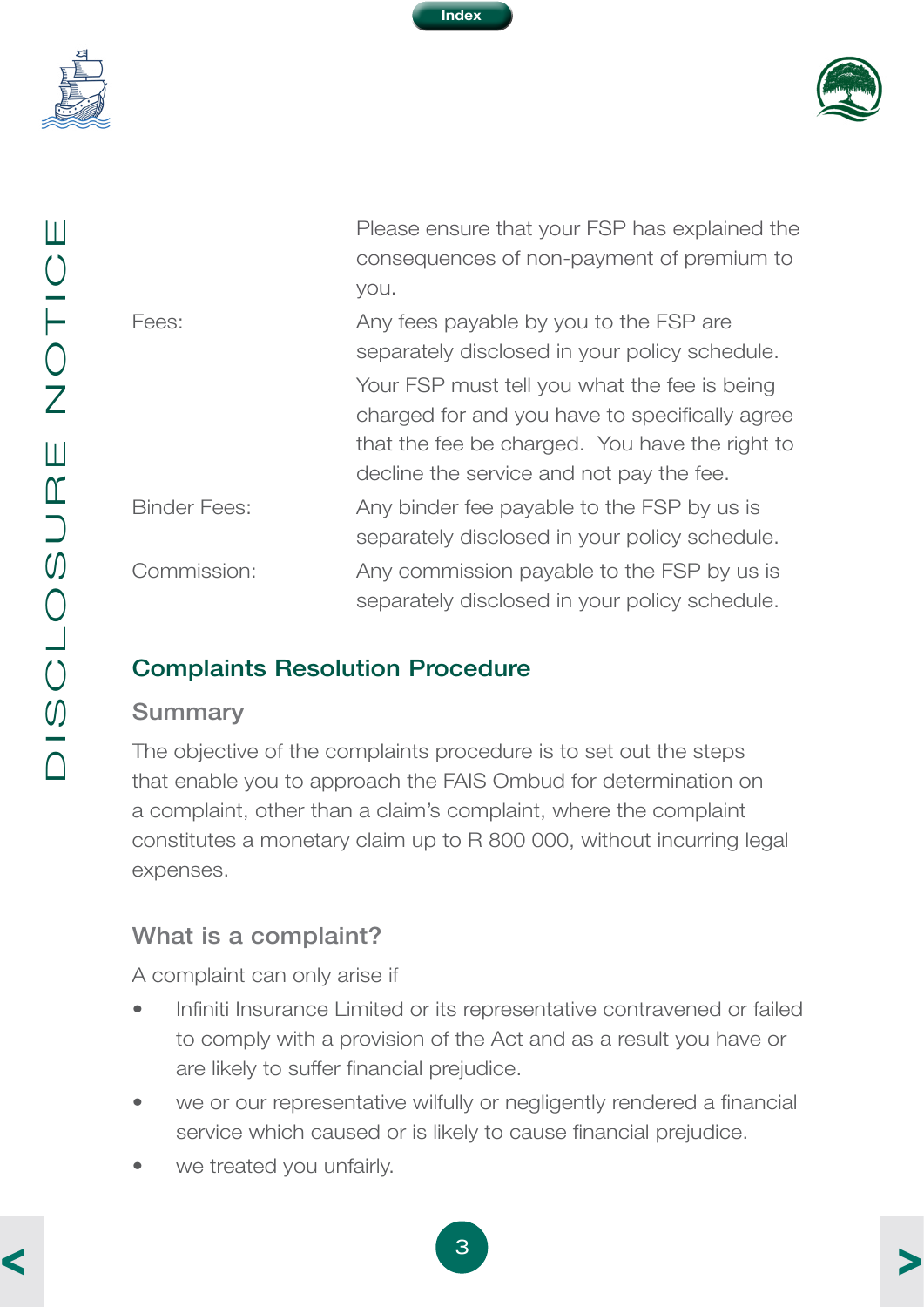

<span id="page-6-0"></span>



# How do you lodge a complaint?

Inform Infiniti Insurance Limited in writing that you have a complaint and if possible complete our client complaint form.

# What happens after this?

- We have 3 weeks to acknowledge receipt of the complaint if we cannot resolve the complaint in that period.
- We must resolve the complaint within 6 weeks.

#### What other rights do you have?

If after 6 weeks we have not resolved the complaint or the complaint has not been resolved to your satisfaction you may approach the FAIS Ombud within 6 months of the resolution by Infiniti Insurance Limited. You must complete a complaints registration form that you can download from the FAIS Ombud website.

# FAIS Ombudsman contact details

| <b>Physical Address:</b> | 2nd Floor, Orange Building, Kasteel Office |
|--------------------------|--------------------------------------------|
|                          | Park, 546 Jachemus Street, Erasmuskloof,   |
|                          | Pretoria, 0048                             |
| Postal Address:          | PO Box 74571, Lynnwood Ridge, 0040         |
| Telephone:               | 012 762 5000                               |
| Fax:                     | 012 470 9097                               |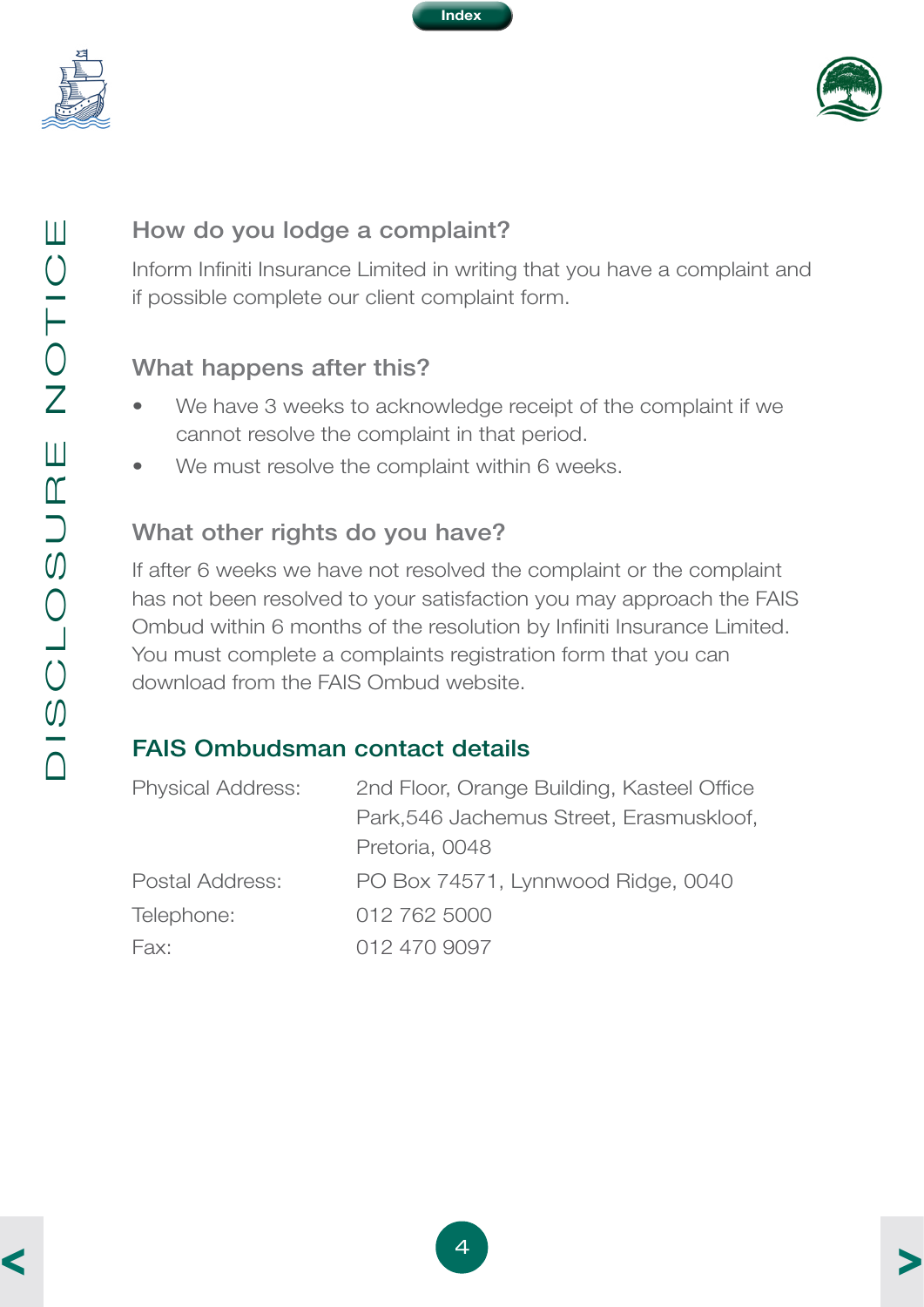

<span id="page-7-0"></span>



#### Customer Contact Division

Telephone: 0860FAISOM (0860324766) 012 762 5000 Fax: 012 470 9097 Email address: [info@faisombud.co.za](mailto:info%40faisombud.co.za?subject=Mooirivier%20Legal%20Protection%20for%20Landlords%20Policy%20Wording) Website: [www.faisombud.co.za](http://www.faisombud.co.za) 

#### A FULL COPY OF OUR COMPLAINT RESOLUTION POLICY AND PROCEDURES IS AVAILABLE FROM OUR OFFICES

#### Your rights to information

You have a right to request and receive information regarding the terms and conditions of your policy including the premium charged and the cover given.

You also have the right to request and receive copies of any documentation completed and signed by you and any recordings made of telephonic disclosures made by you.

#### Compliance Officer details

| Name:              | <b>Peet Pieterse</b>                                                                                                                                                                                 |
|--------------------|------------------------------------------------------------------------------------------------------------------------------------------------------------------------------------------------------|
|                    | (Officer Number 6897)                                                                                                                                                                                |
| Telephone:         | 011 718 1200                                                                                                                                                                                         |
| Postal Address:    | PO Box 23, Strathavon, 2031                                                                                                                                                                          |
| Email address:     | compliance@infinitiafrica.com                                                                                                                                                                        |
| Your Intermediary: | Also referred to as your broker or Financial<br>Service Provider (FSP). The name of your<br>broker is reflected in your policy schedule.                                                             |
| Legal Status:      | Your broker is authorised by us in terms of<br>an agency agreement to render advisory and<br>intermediary services with regard to our financial<br>products in the categories they are licensed for. |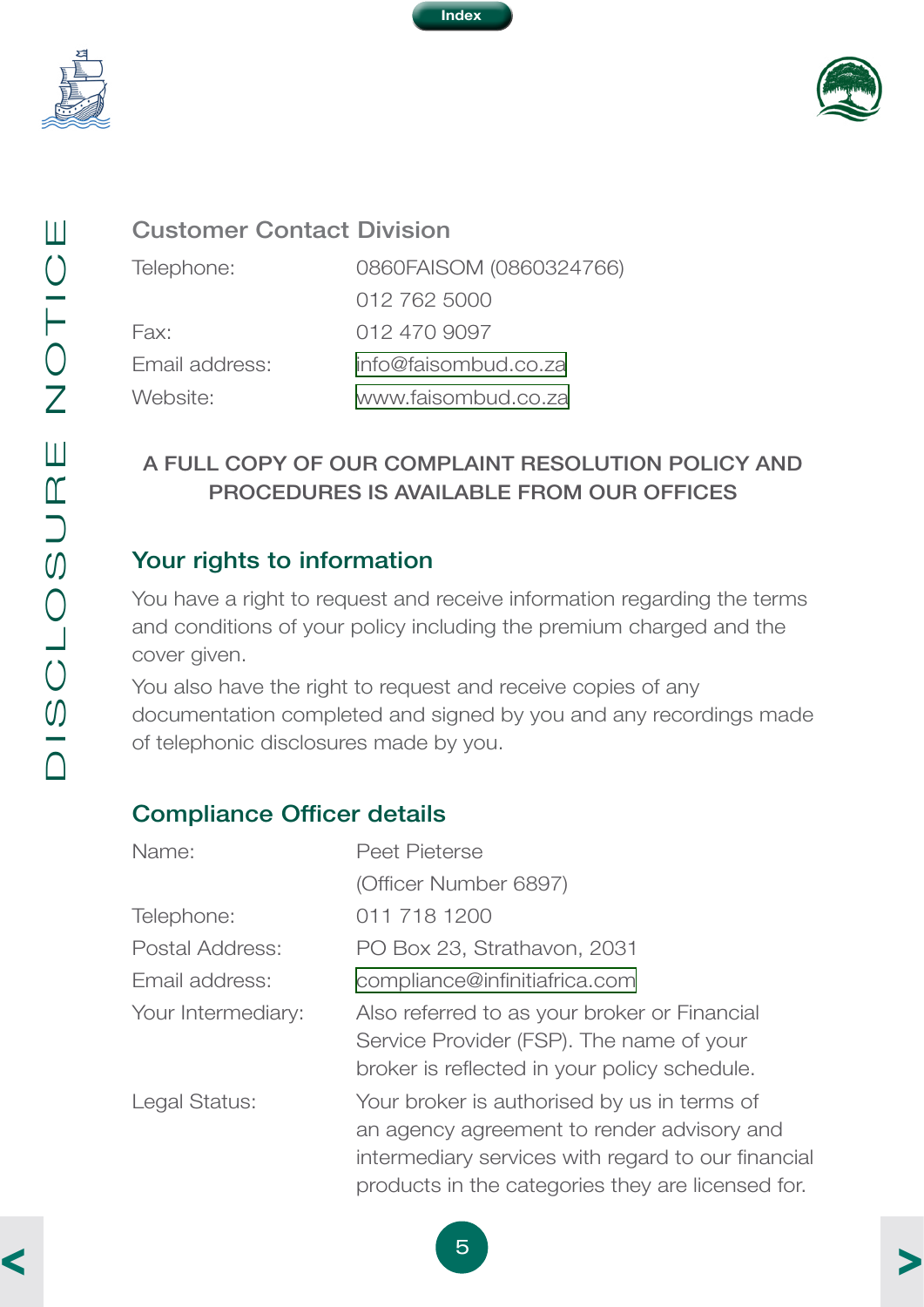<span id="page-8-0"></span>



 Your broker is not a representative of Infiniti Insurance Limited and Infiniti Insurance Limited accepts no responsibility for their actions. Your broker has to disclose to you whether they have professional indemnity insurance or not.

#### Claims Procedure

On the happening of any event, which may result in a claim under your policy, please notify your broker, Mooirivier Makelaars Potchefstroom

| Facsimile:     | 086 543 7792                 |
|----------------|------------------------------|
| Telephone:     | 087 170 0189                 |
| Email Address: | rentals@mooirivierclrs.co.za |

If you are dissatisfied with the way your claim has been handled please contact Infiniti Insurance Limited.

| <b>Physical Address:</b> | Block F, Upper Grayston Office Park,  |
|--------------------------|---------------------------------------|
|                          | 152 Ann Crescent, Strathavon, Sandton |
| Postal Address:          | PO Box 23, Strathavon, 2031           |
| Telephone:               | 011 718 1200                          |
| Email Address:           | complaints@infinitiafrica.com         |

If you are still dissatisfied with the way your claim has been handled please contact The Short Term Insurance Ombudsman to review your claim.

#### Insurance Ombudsman contact details

| Portal:        | https://www.insuranceombudsman.co.za |
|----------------|--------------------------------------|
| Share Call:    | 0860 103 236 / 0860 726 890          |
| Email Address: | info@insuranceombudsman.co.za        |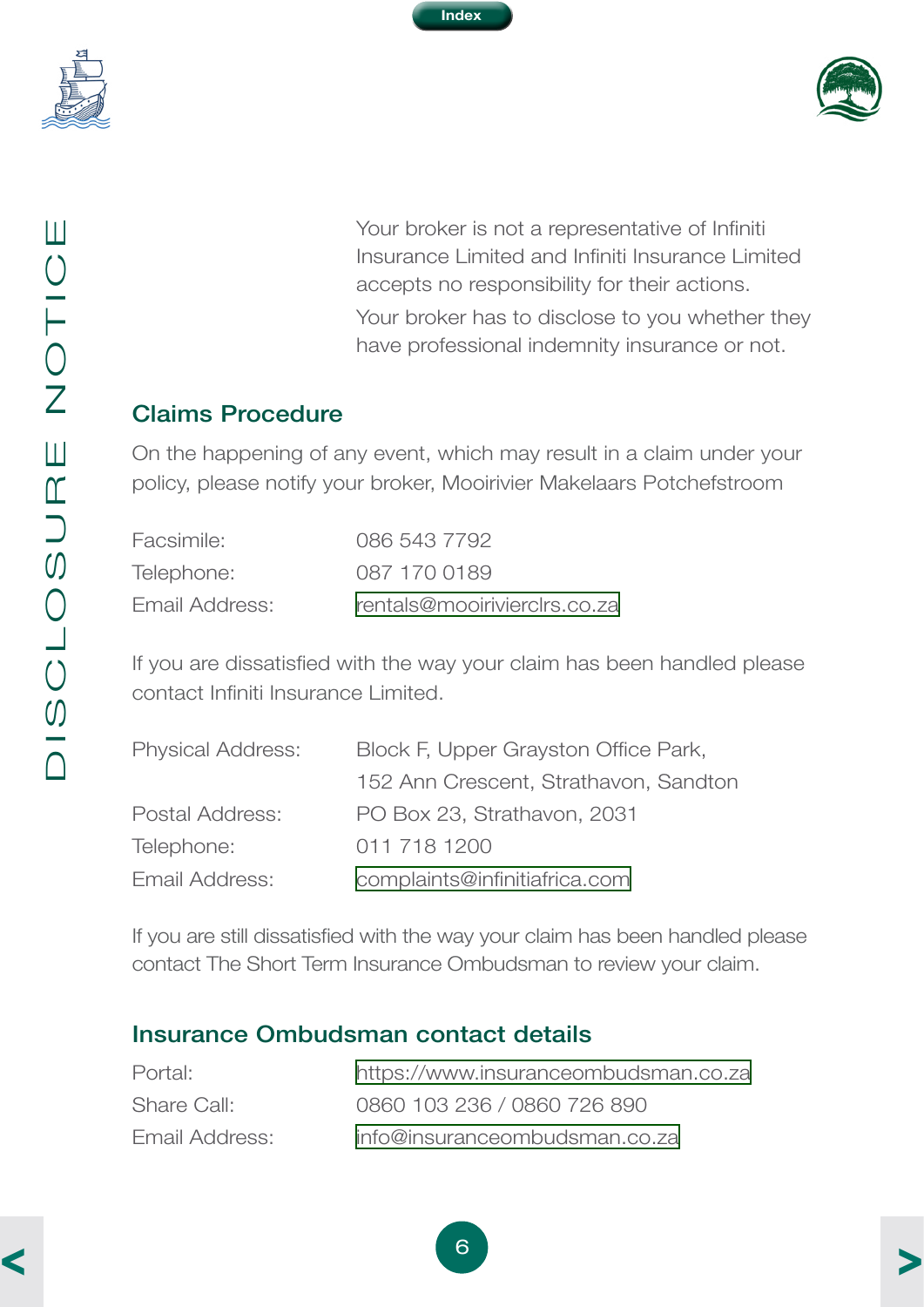<span id="page-9-0"></span>



# **Definitions**

| Us / We / Our              | Infiniti Insurance Limited, the insurer.                                                                                                                                                                                                                                                                                                                                                                                                                                                                                                                       |  |
|----------------------------|----------------------------------------------------------------------------------------------------------------------------------------------------------------------------------------------------------------------------------------------------------------------------------------------------------------------------------------------------------------------------------------------------------------------------------------------------------------------------------------------------------------------------------------------------------------|--|
| You / Your / Yourself      | The person(s) and or entity named on<br>the schedule who is the insured on the<br>policy.                                                                                                                                                                                                                                                                                                                                                                                                                                                                      |  |
| <b>Period of insurance</b> | The period of cover as specified on the<br>schedule and for which the premium<br>has been received by us.                                                                                                                                                                                                                                                                                                                                                                                                                                                      |  |
| <b>Unlawful occupier</b>   | A tenant who holds over or refuses to<br>evacuate the property after the lease<br>agreement between him / her and the<br>owner has been lawfully terminated or<br>expired.                                                                                                                                                                                                                                                                                                                                                                                     |  |
| <b>Cyber incident</b>      | An unauthorised or malicious act<br>$\mathsf{i}$<br>regardless of time and place, or the<br>threat or hoax thereof<br>malware or similar mechanisms<br>$\mathsf{ii}$<br>any unintentional or unplanned<br>iii)<br>(wholly or partially) outage of your<br>computer other than outages<br>caused directly by physical loss<br>or damage or physical damage<br>as a result of lightning, theft or<br>powersurge<br>affecting access to, processing of, use<br>of or operation of any computer or<br>any electronic data by any person or<br>group(s) or persons. |  |

**Index**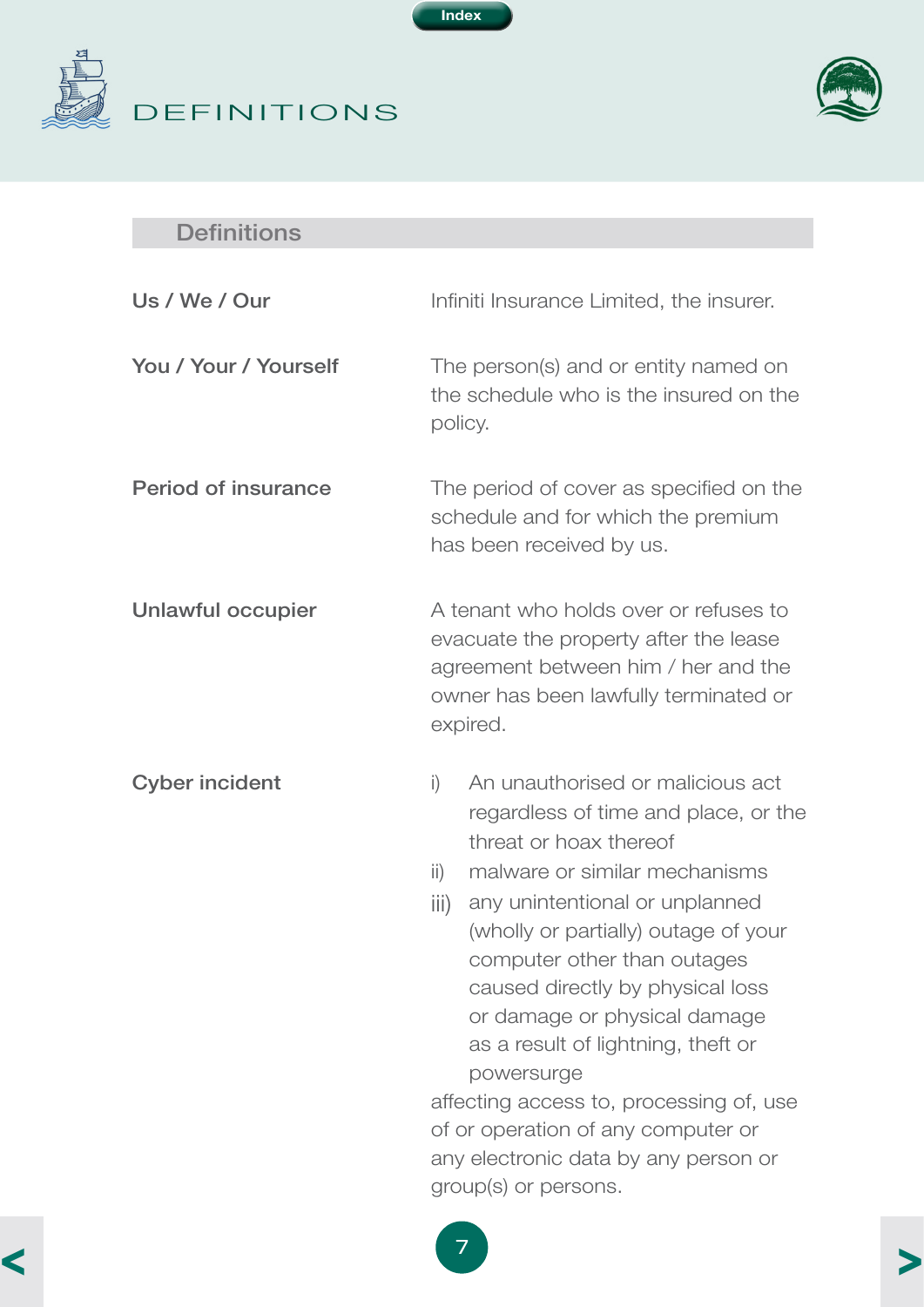<span id="page-10-0"></span>



**Computer Computer** Any computer, data processing equipment, microchip, integrated circuit or similar device in computer or noncomputer equipment or any computer software, tools operating system or any computer hardware, back up facility or peripherals and the information or data electronically or otherwise stored in or on any of the above, whether your property or not.

Malware or similar mechanism

Any programme code, programming instruction or other set of instructions intentionally constructed with the ability to damage, interfere with or otherwise adversely affect computer programmes, data files or operations (whether involving self-replication or not), including but not limited to any Virus, Trojan, worm(s), Logic Bomb(s), denial of service attack or other similar destructive media.

Communicable/contagious/ Any disease which can be transmitted infectuous disease by any means whatsoever from any organism (whether living or not) to another organism.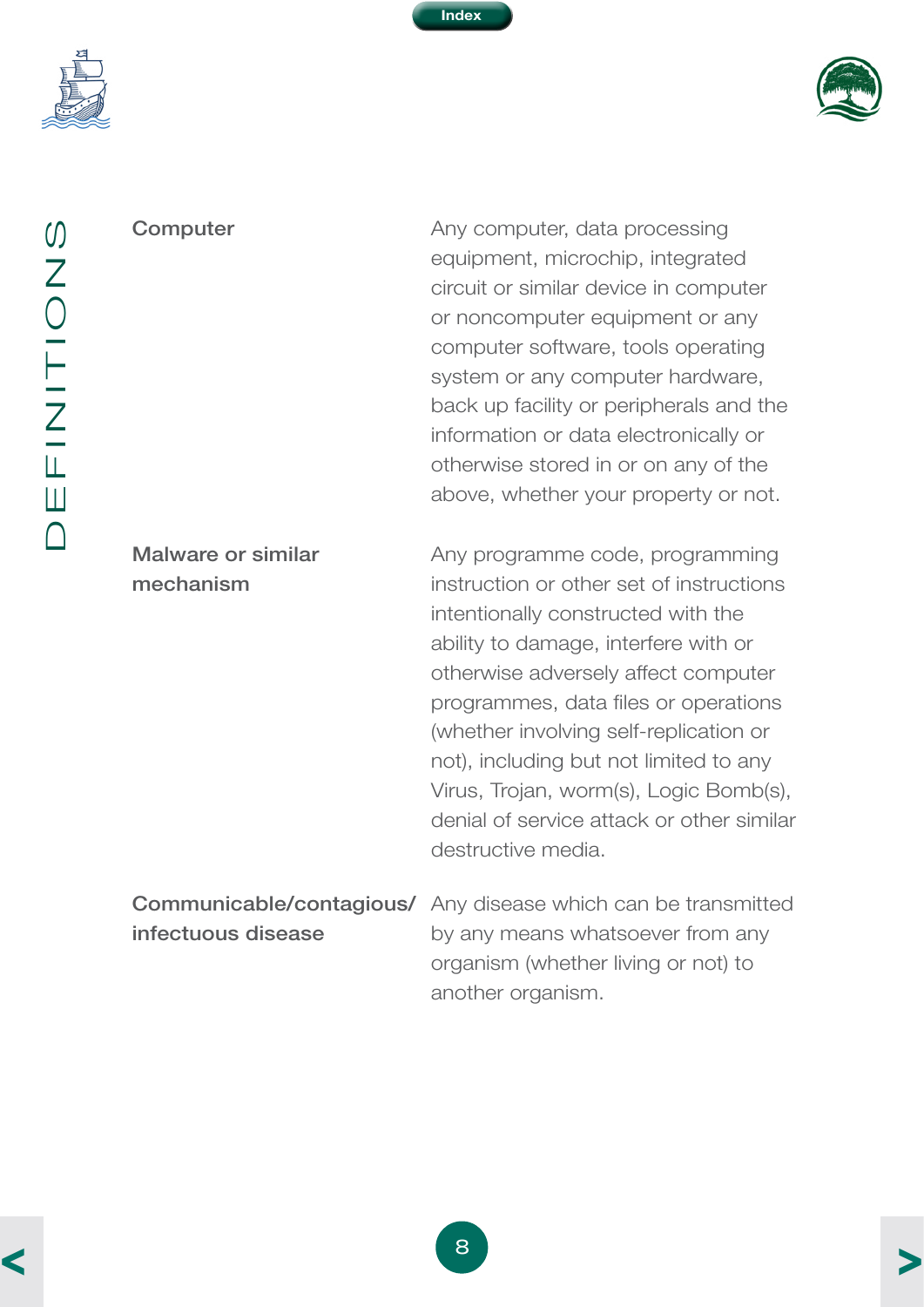<span id="page-11-0"></span>



Landlord **Landlord** The registered owner of the leased property or a tenant, who, in terms of a lease agreement or other written, lawful consent of the owner of the leased property, has the lawful right to sublet the premises to a tenant for residential purposes and to collect the monthly rental.

Legal costs **Legal costs** Any costs incurred in the procurement of, or work done by, a legal practitioner pre-approved by us, following a dispute between you and the tenant on your property.

**Lease agreement** A written agreement, legally enforceable by the landlord and signed by all parties before the tenant takes occupation, in terms of which residential property is leased by you to a tenant.

**Leased premises** The property described in the lease agreement as the property being leased to the tenant.

**Legal practitioners** Both attorneys and advocates appointed by us to act on your behalf.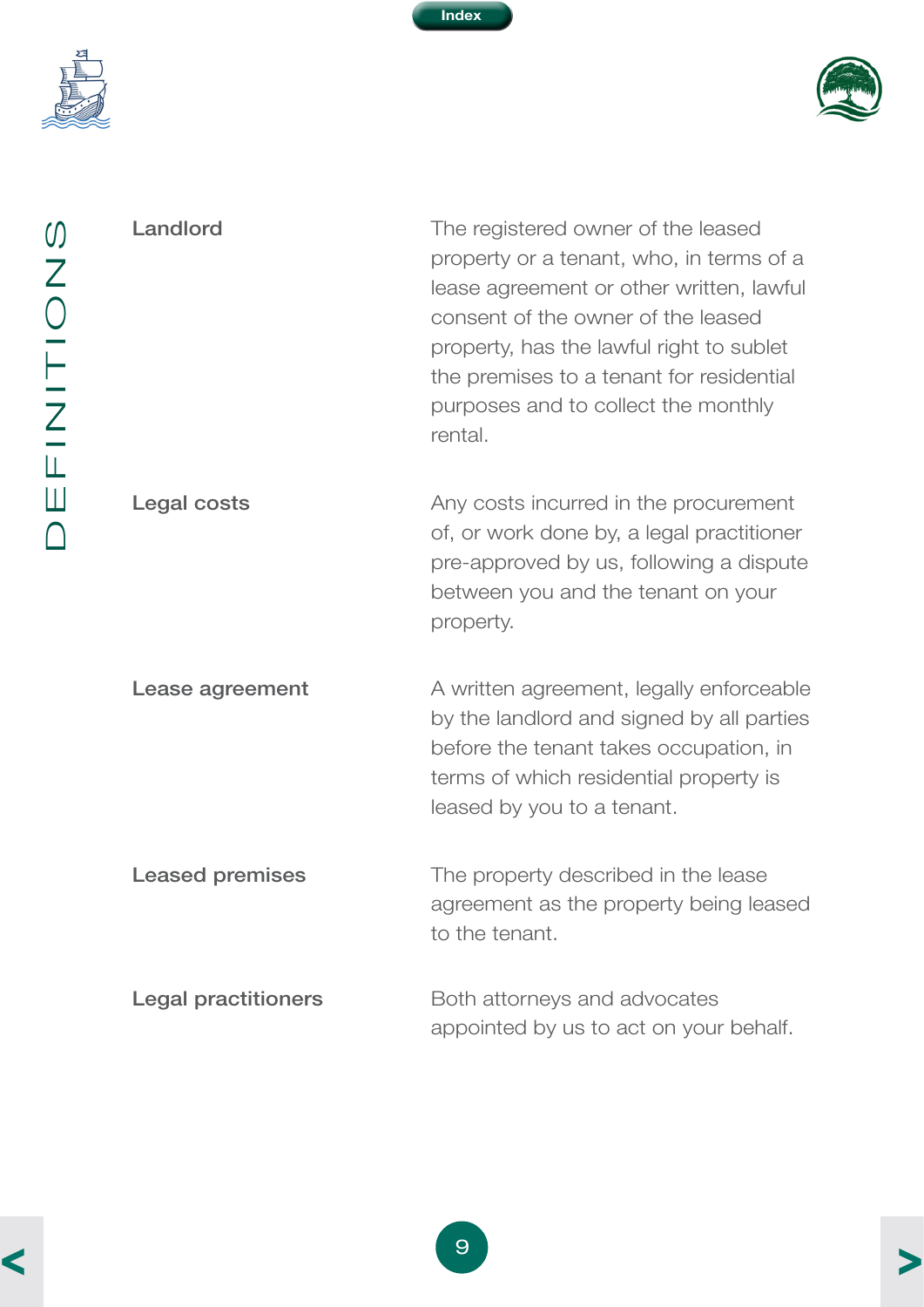<span id="page-12-0"></span>



Legal proceedings **Any proceedings instituted in the courts** of the Republic of South Africa, with the primary purpose of the lawful eviction of a tenant from residential property, after the lease agreement between you and the tenant has been lawfully terminated or expired and the tenant has failed to vacate the property.

Insured event 1) The lawful termination of a lease agreement by the landlord, following the failure of a tenant, without a lawful defense, to pay rental or where the tenant fails to vacate the lease premises, following the lawful termination or expiry of the lease agreement.

> 2) Where the tenant commits a breach of a valid lease agreement by vacating the leased premises prior to the expiry of the lease agreement or end of the period of the lease, without paying the monthly rental.

The due date The due date is the first day of every month. If we do not receive your premium by the due date or within 15 days after the due date, you will not have any cover for the month for which you did not pay.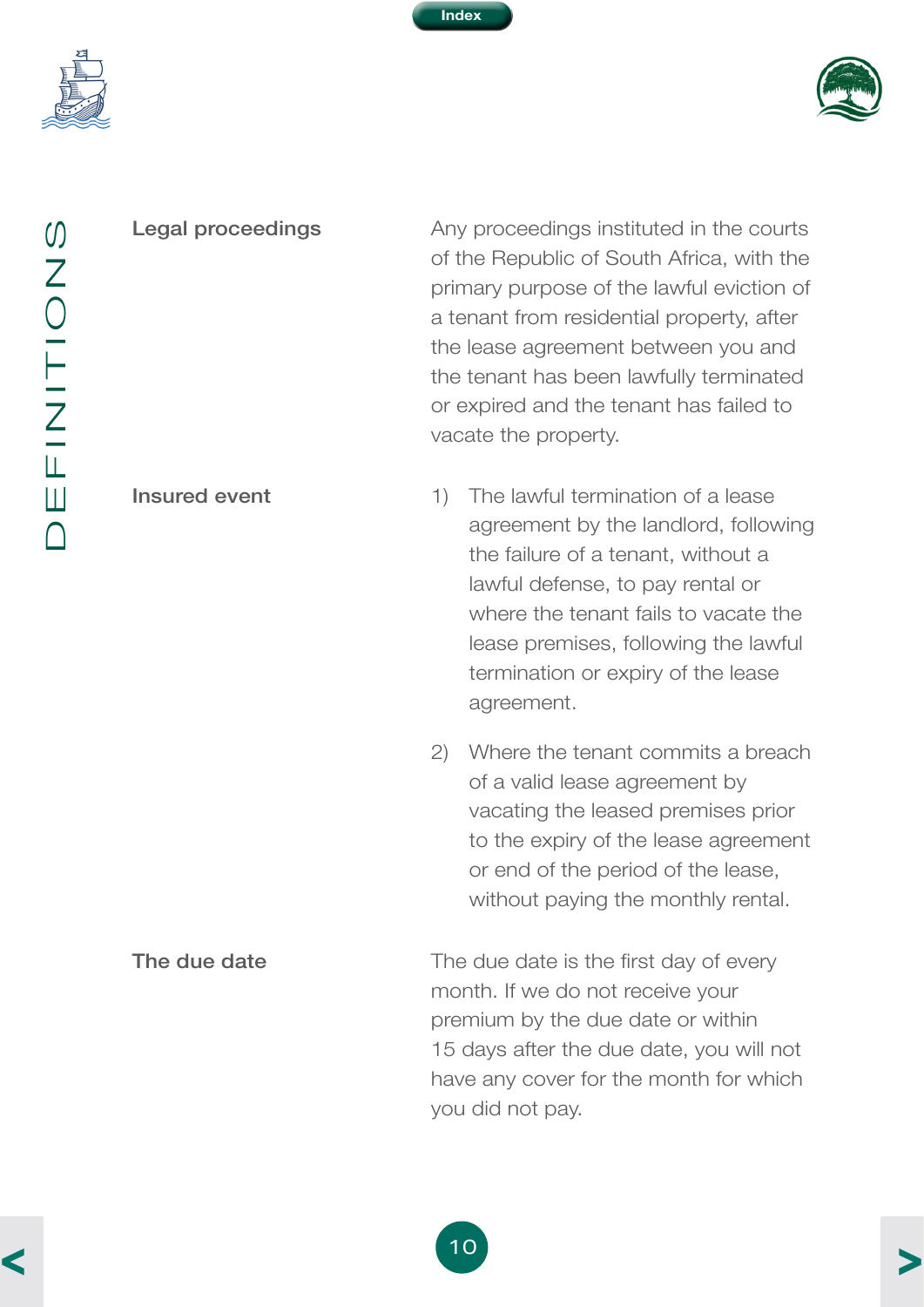<span id="page-13-0"></span>



Holding over **A** tenant who continues to reside in the leased premises after the lawful termination of the lease agreement by the landlord as a result of the tenants' default in payment or after the lease agreement has expired.

Written notice **Written notice Written notice to you will be the** submission of a written notice to the postal address and / or facsimile number and / or email address provided by you in your application form. In respect of notice to the postal address, receipt thereof will be regarded as having taken place on the 7th day after sending. It is your responsibility to notify us in writing of any change to the your contact details.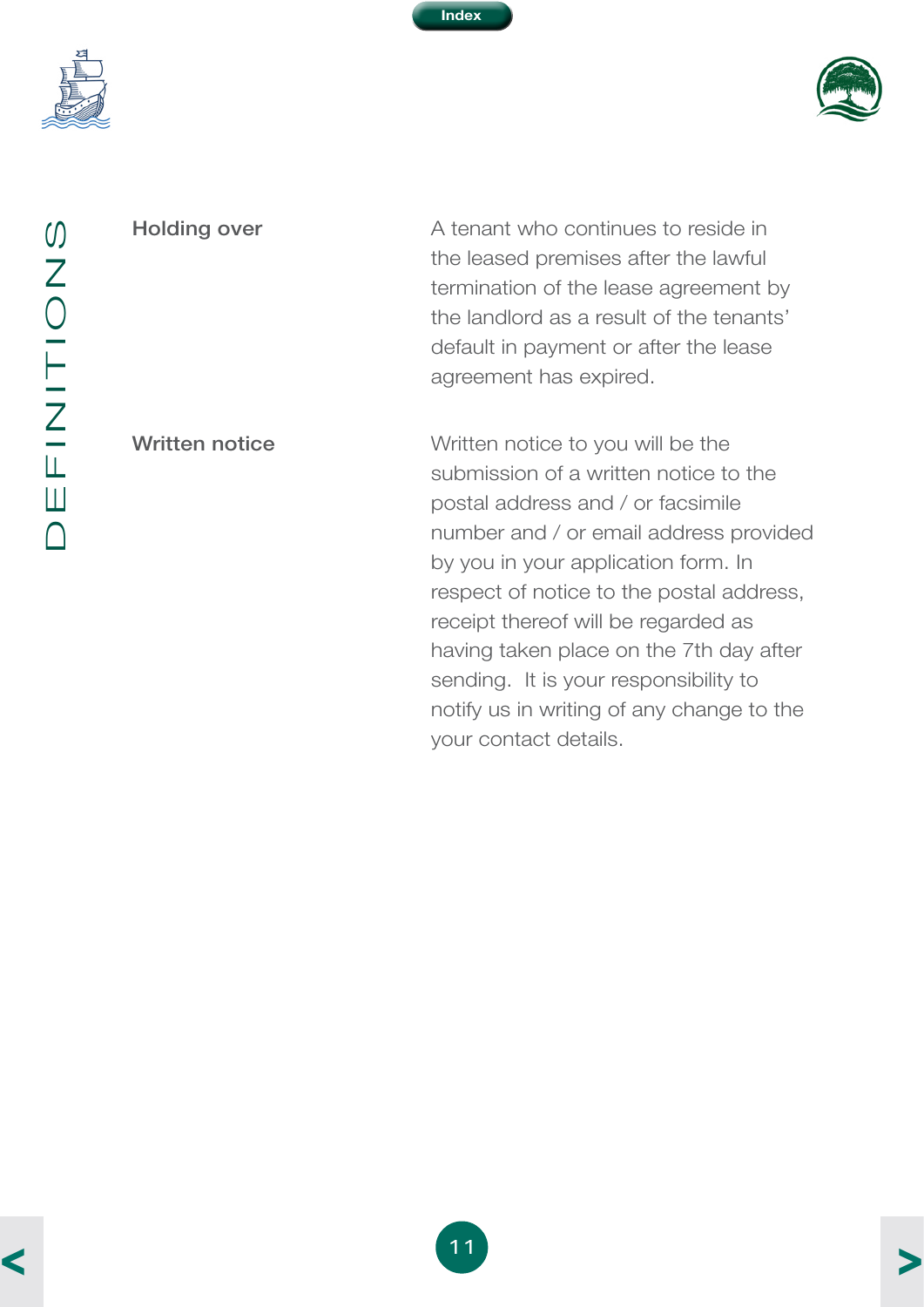

<span id="page-14-0"></span>

# LEGAL PROTECTION FOR LANDLORDS' SECTION



#### Cover Given

We will, subject to the terms, conditions, provisions and the limits of cover provided by this policy, pay for the legal costs and expenses incurred by you in obtaining an eviction order against the unlawful occupier of the premises, following the lease agreement having been lawfully terminated as a result of a tenants failure to pay the monthly rental or following the lease agreement having expired.

#### General exclusions, exceptions and provisions that apply to all sections of your policy wording

These General exclusions, exceptions and provisions apply to all sections of your policy wording unless they are specifically overridden in any section for that section only.

If you comply with the terms and conditions in this policy and pay the premium to us on or before the due date then we will settle any valid claim under this policy.

#### General exclusions and exceptions

#### 1. SASRIA exclusion

We will not pay for

- (A) loss of or damage to property or any liability related to or caused by
	- (i) civil commotion, labour disturbances, riot, strike, lockout or public disorder or any act or any activity which is aimed at bringing about any of the above;
	- (ii) war, invasion, act of foreign enemy, hostilities or warlike operations (whether war be declared or not) or civil war;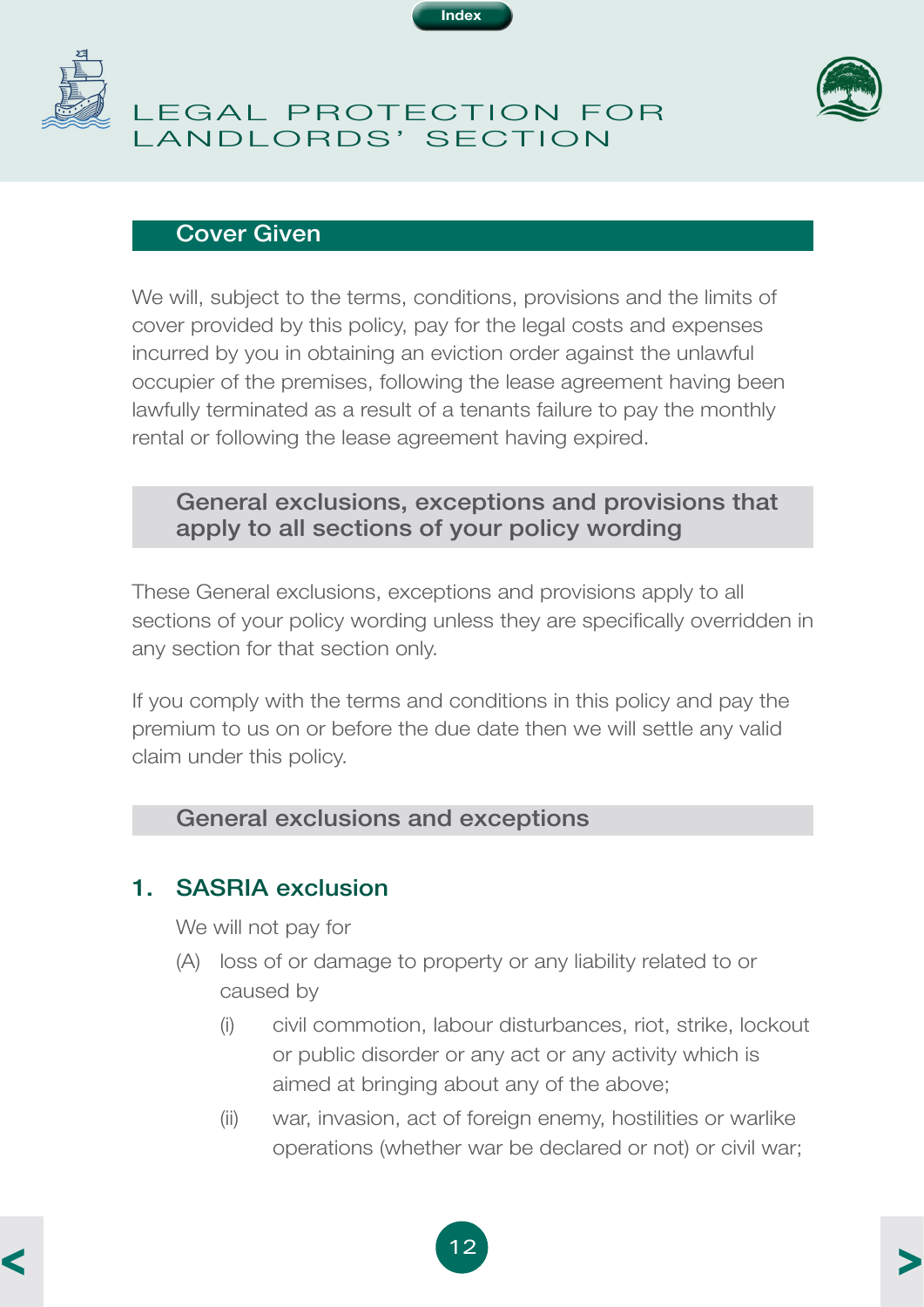<span id="page-15-0"></span>





- (iii) (a) mutiny, military rising, military or usurped power, martial law or state of siege, or any other event or cause which causes the proclamation or maintenance of martial law or state of siege;
	- (b) insurrection, rebellion or revolution;
- (iv) any act (whether on behalf of any organization, body or person or group of persons) aimed at overthrowing or influencing any State or Government or any provincial, local or tribal authority with force or by means of fear, terrorism or violence;
- (v) any act which is aimed at bringing about loss or damage in order to further any political aim, objective or cause, or to bring about any social or economic change, or in protest against any State or Government or any provincial, local or tribal authority, or for the purpose of inspiring fear in the public or any section thereof;
- (vi) any attempt to perform any act referred to in clause (iv) or (v) above;
- (vii) the act of any lawfully established authority in controlling, preventing, suppressing or in any other way dealing with any occurrence referred to in clause  $(A)$  (i), (ii), (iii), (iv),  $(v)$ or (vi) above.

If we say that because of clause  $(A)$  (i), (ii). (iii), (iv),  $(v)$ ,  $(vi)$  or  $(vii)$ of this exception, loss or damage is not covered by this policy, then you will have to prove that we are wrong for us to pay your claim.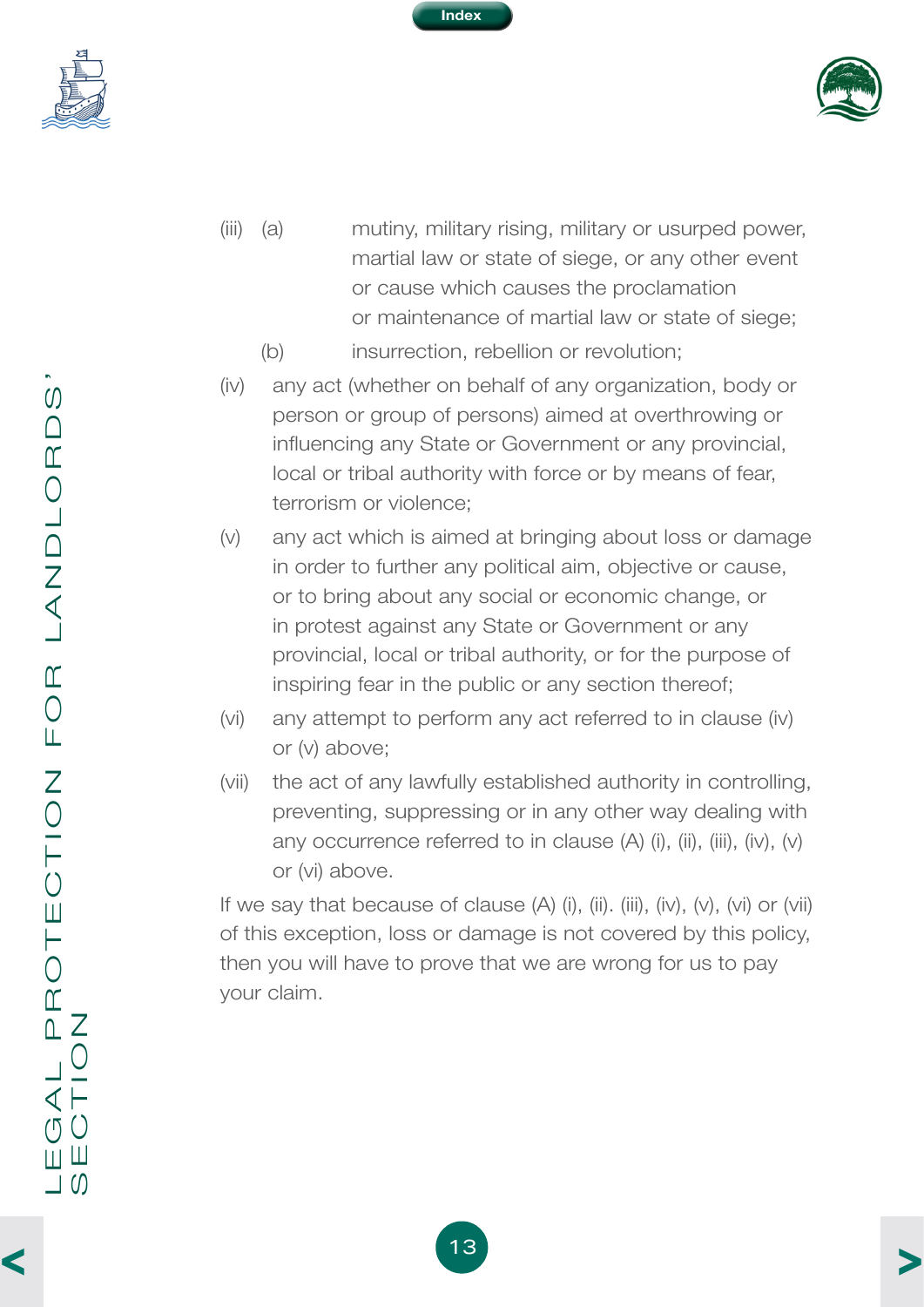<span id="page-16-0"></span>



(B) loss or damage caused directly or indirectly by or through or in consequence of any occurrence for which a fund has been established in terms of the War Damage Insurance and Compensation Act, 1976 (No. 85 of 1976) or any similar Act operative in any of the territories to which this policy applies or in consequence of any occurrence for which a fund has been established in terms of the War Damage Insurance and Compensation Act, 1976 (No. 85 of 1976) or any similar Act operative in any of the territories to which this policy applies.

**Index**

#### 2. Terrorism exclusion

Regardless of any extensions to this policy, we will not pay for loss of or damage to property or any expense directly or indirectly caused by, arising out of, or in connection with, any act of terrorism regardless of any other cause or event contributing concurrently or in any sequence to the loss, damage or expense. For the purpose of this exclusion an act of terrorism includes, without limitation, the use of violence or force or the threat thereof whether as an act harmful to human life or not, by any person or group of persons, whether acting alone or on behalf of or in connection with any organisation or government or any other person or body of persons, committed for political, religious, personal or ideological reasons or purposes including any act committed with the intention to influence any government or for the purpose of inspiring fear in the public or any section of the public.

If we say that because of this exception, loss or damage is not covered by this policy then you must prove us wrong for us to pay your claim.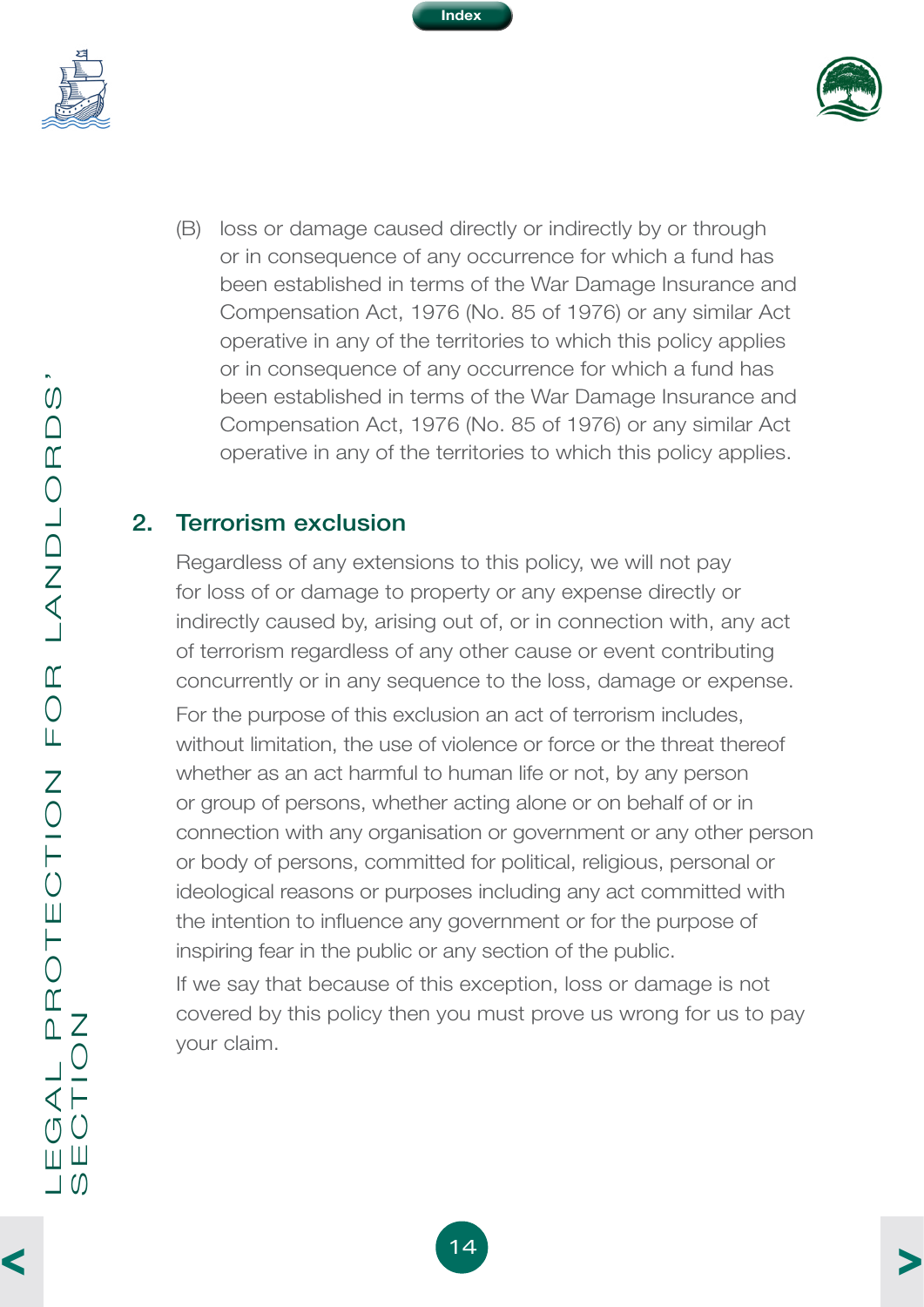

<span id="page-17-0"></span>



#### 3. Nuclear exclusion

- (A) We will not pay for
	- (i) loss or destruction of or damage to any property whatsoever or any loss or expense whatsoever resulting or arising therefrom or any consequential loss
	- (ii) any legal liability of whatsoever nature directly or indirectly caused by or contributed to by or arising from ionizing radiations or contamination by radio-activity from any nuclear fuel or from any nuclear waste from the combustion of nuclear fuel.

For the purpose of this exception only, combustion shall include any self-sustaining process of nuclear fission.

(B) We will not pay for any loss, destruction, damage or legal liability directly or indirectly caused by, or contributed to by, or arising from nuclear weapons material.

# 4. Total asbestos exclusion

Notwithstanding any provision of this policy including any exclusion, exception or extension or other provision which would otherwise override a general exception this policy does not cover any legal liability, loss, damage, cost or expense whatsoever or any consequential loss directly or indirectly caused by, arising out of, resulting from, in consequence of, in any way involving, or to any extent contributed to by, the hazardous nature of asbestos in whatever form or quantity.

#### 5. Nuclear causes exclusion

This insurance does not cover legal liability, loss, damage, cost or expense (including consequential loss) caused directly or indirectly by any of the following, regardless of any other cause or event contributing concurrently or in any other sequence to the loss: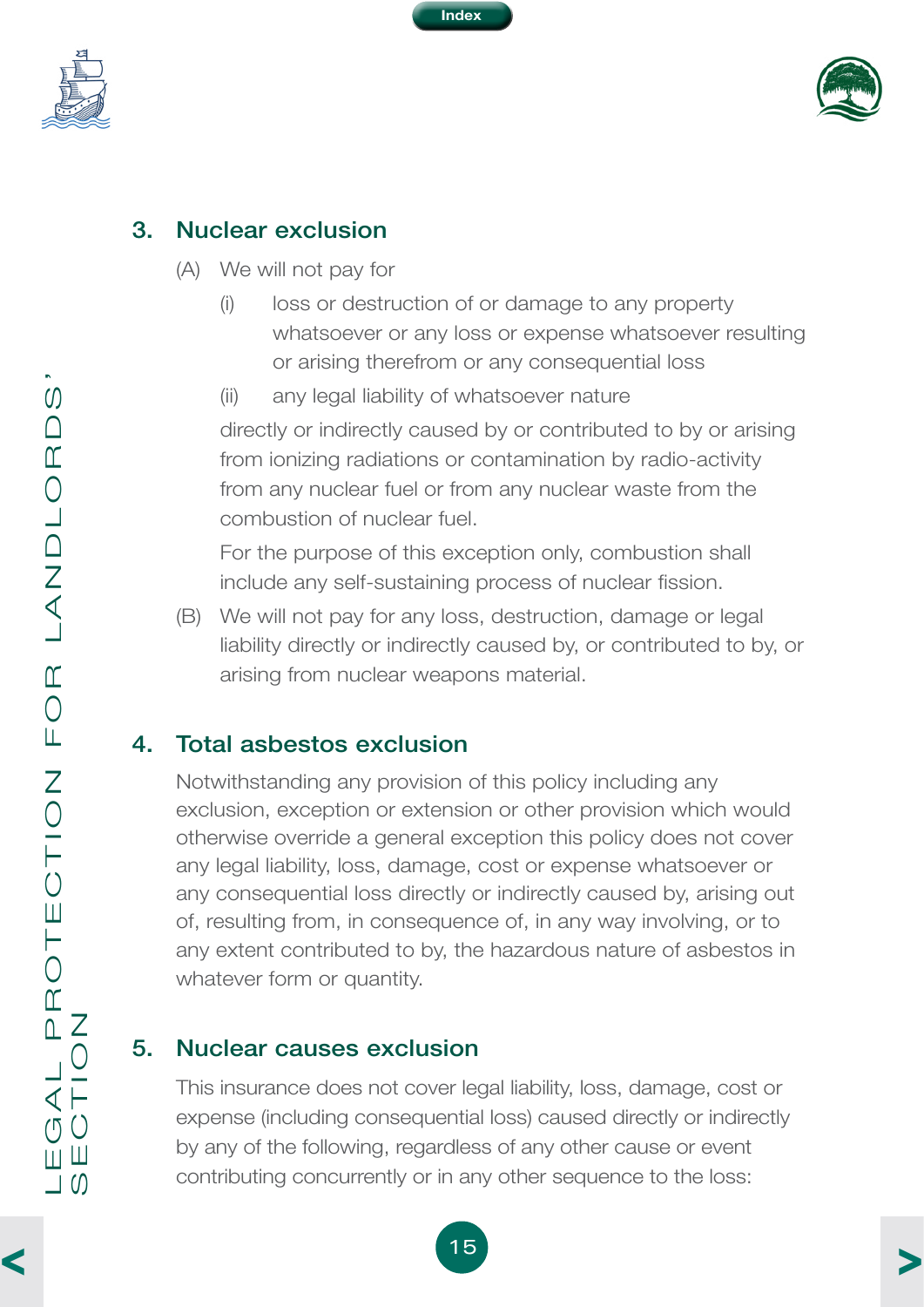

<span id="page-18-0"></span>



Nuclear material, nuclear fission or fusion, nuclear radiation, nuclear waste from the use of nuclear fuels, nuclear explosives or any nuclear weapon.

#### Definitions:

| "Nuclear material"<br>"Nuclear fission" | as defined in Nuclear Materials Act 1975.<br>means a nuclear reaction in which a heavy<br>nucleus splits spontaneously or on impact with                                              |
|-----------------------------------------|---------------------------------------------------------------------------------------------------------------------------------------------------------------------------------------|
| "Nuclear fusion"                        | another particle with the release of energy.<br>means a nuclear reaction in which atomic<br>nuclei of low atomic number fuse to form a<br>heavier nucleus with the release of energy. |
| "Nuclear radiation"                     | means the absorption of electromagnetic<br>radiation by a nucleus having a magnetic<br>moment when in an external magnetic field.                                                     |
| "Nuclear waste"                         | as defined in Nuclear Materials Act 1975.                                                                                                                                             |
| "Nuclear fuels"                         | means a substance that will sustain a fission<br>chain reaction so that it can be used as a<br>source of nuclear energy.                                                              |
| "Nuclear explosives"                    | means an explosion involving the release of<br>energy by nuclear fission or fusion or both.                                                                                           |
| "Nuclear weapon"                        | means a nuclear device designed, used or<br>usable for inflicting bodily harm or property<br>damage.                                                                                  |

#### 6. Computer losses

General exception applying to all sections of this policy insuring damage to property or the consequences of damage to property or any liability.

Regardless of any other extensions to this policy, we will not pay for

(a) loss or destruction of or damage to any property (including a computer) or any loss or expense;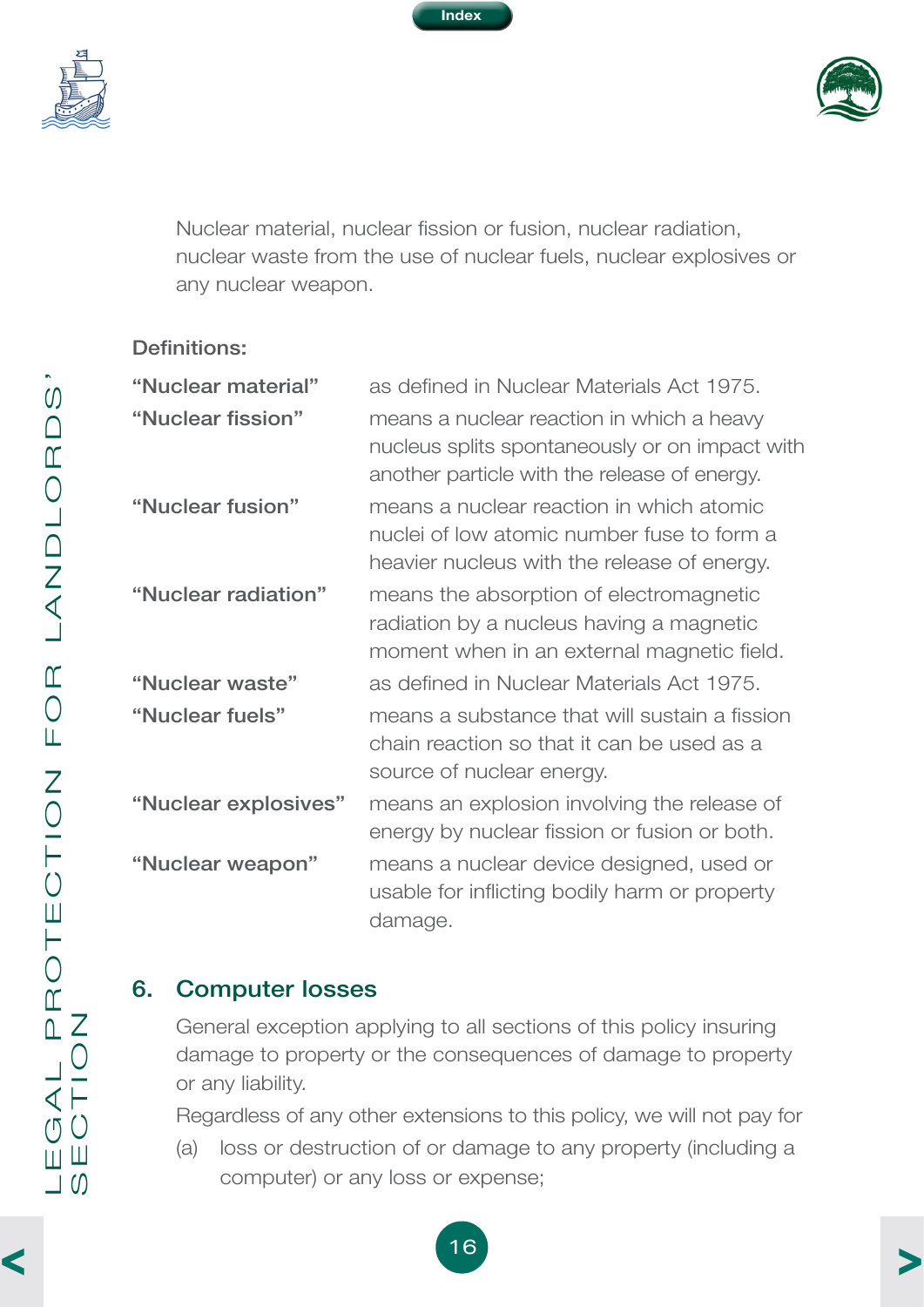

<span id="page-19-0"></span>



- (b) any legal liability;
- (c) any consequential loss;

directly or indirectly caused by or contributed to by or consisting of or arising from the incapacity or failure of any computer, correctly or at all

- (i) to treat any date as the correct date or true calendar date, or correctly or appropriately to recognise, manipulate, interpret, process, store, receive or to respond to any data or information, or to carry out any command or instruction, in regard to or in connection with any such date, or
- (ii) to capture, save, retain or to process any information or code as a result of the operation of any command which has been programmed into any computer, being a command which causes the loss of data or the inability to capture, save, retain or correctly to process such data in regard to or in connection with any such date, or
- (iii) to capture, save, retain or to process any information or code due to programme errors, incorrect entry or the inadvertent cancellation or corruption of data and/or programmes, or
- (iv) to capture, save, retain or to process any data as a result of the action of any computer virus, or other corrupting, harmful or otherwise unauthorised code or instruction including any trojan horse, time or logic bomb or worm or any other destructive or disruptive code, media or programme or interference.

Special extension to computer losses general exception

- (A) Loss or destruction of or damage to the insured property by fire, explosion, lightning, earthquake, rain or storm is not excluded.
- (B) This special extension will not insure any loss, destruction, damage or consequential loss if it would not have been insured in the absence of this computer losses general exception and this special extension.

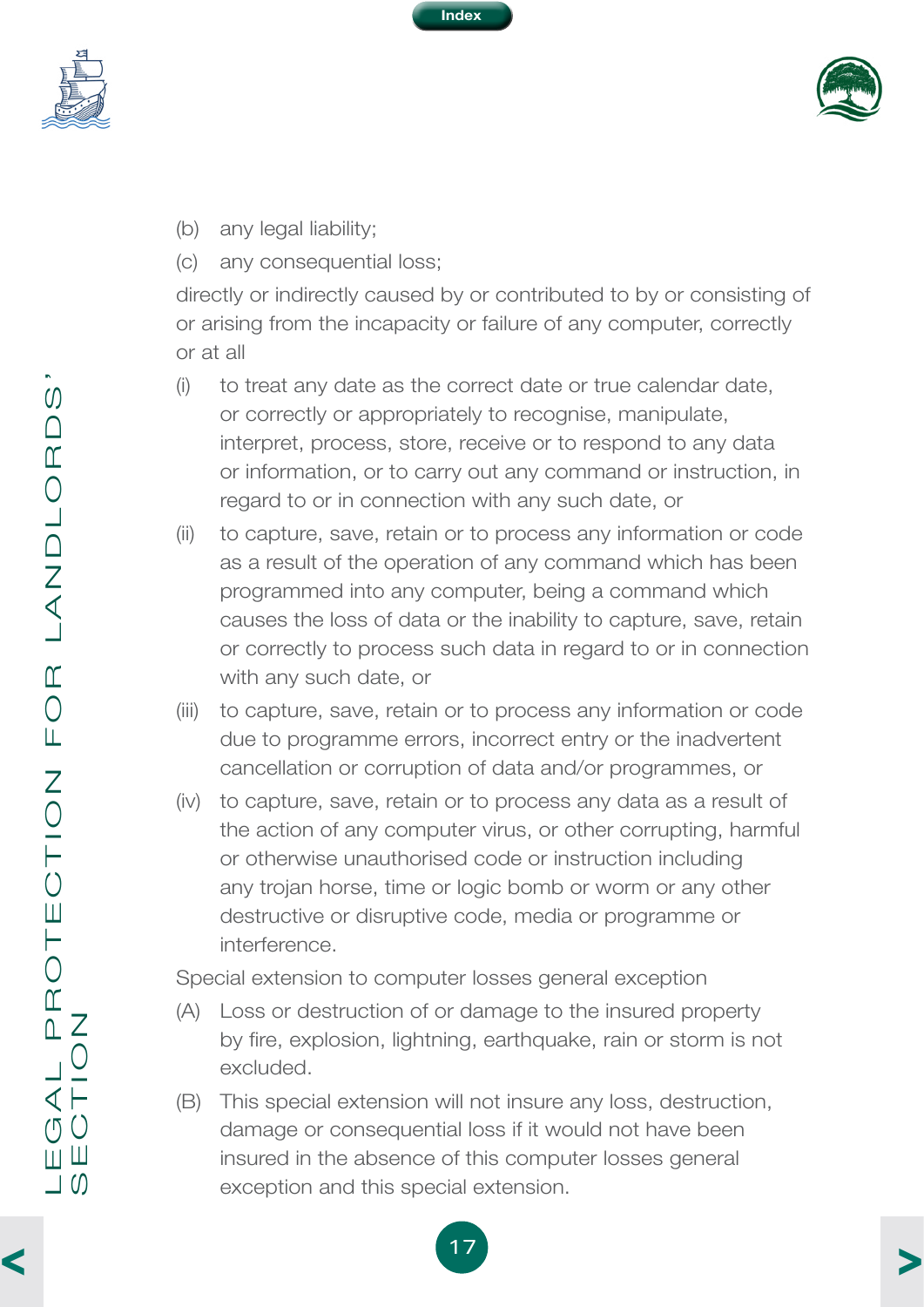<span id="page-20-0"></span>



# 7. Cyber incident exclusion

Notwithstanding any provision of this policy including any exclusion, exception or extension or other provision which would otherwise override a general exception, this policy does not cover any legal liability, loss, damage, cost or expense whatsoever directly or indirectly caused by, arising out of, resulting from, in consequence of, in any way involving, or to any extent contributed to by or in connection with a cyber incident.

For the purposes of this exclusion, any loss, damage, destruction, distortion, erasure, corruption or alteration of electronic data will not be considered as physical loss or damage and is therefore, if directly caused by a cyber incident, not covered by this policy.

#### 8. Communicable/contagious/infectious disease and epidemic/pandemic exclusion

We will not pay for any liability, loss, damage, illness, injury, disability or death or any cost or expense directly or indirectly arising out of or contributed to by, or resulting from any communicable/contagious/infectious disease whether transmitted directly or indirectly or any epidemic or pandemic (classified as such by the appropriate national or international body or agency), which leads to the imposition of quarantine or restriction in movement of people or animals by any national or international body or agency and/or any travel advisory or warning being issued by a national or international body or agency or any fear or threat thereof, whether actual or perceived. If we say that because of this exclusion, the loss or damage is not covered by this policy, then you must prove us wrong or we will not pay your claim.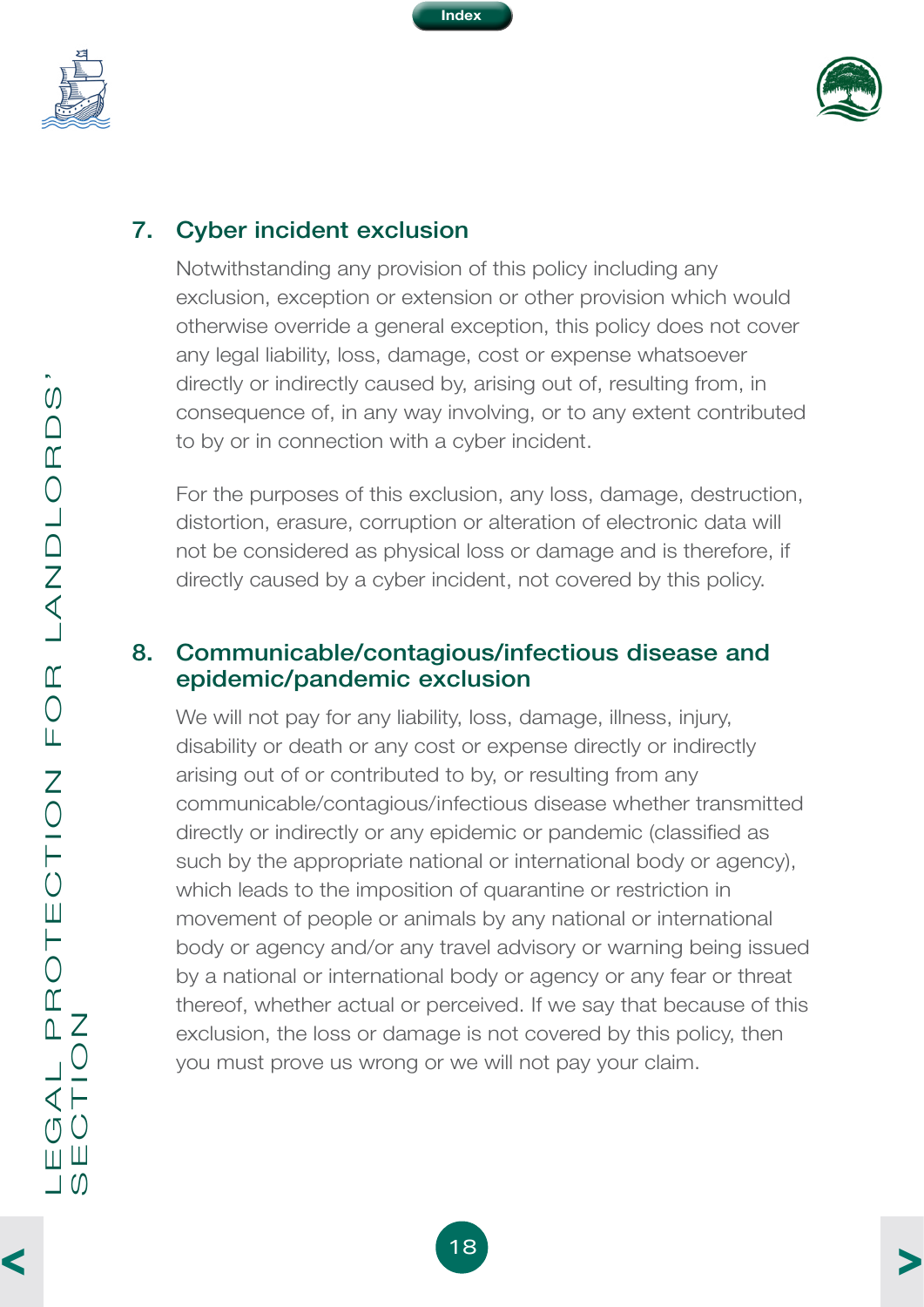<span id="page-21-0"></span>



#### 9. Sanctions exclusion

We will not pay a claim or provide any benefit to a party in any country outside the Republic of South Africa if paying the claim or providing the benefit will expose us to any sanction, prohibition or restriction under United Nations resolutions, or the trade or economic sanctions, laws or regulations of the European Union, United Kingdom, United States of America or the German Republic.

#### 10. General exclusions

We will not pay for

- (i) consequential loss or damage, unless we specifically agree to pay for such loss or damage somewhere else in this policy.
- (ii) property that has been legally taken away from you or confiscated.

#### General provisions

#### 1. Correct information

You need to always give us true and correct information. We decide whether to give you cover or not and what premium to charge based on the information that you give us so if that information is incorrect or not true and it would have affected any of our decisions, we will not pay your claim.

#### 2. Changes after we have given you cover

If any of the information that you gave us changes in any way that would make a claim more likely to occur or would have affected any of our decisions then you must tell us immediately or we will not pay your claim. We may make changes to your policy, including changes to the premium that we charge you or the cover that we give you, by giving you 31 days' notice in writing of the change.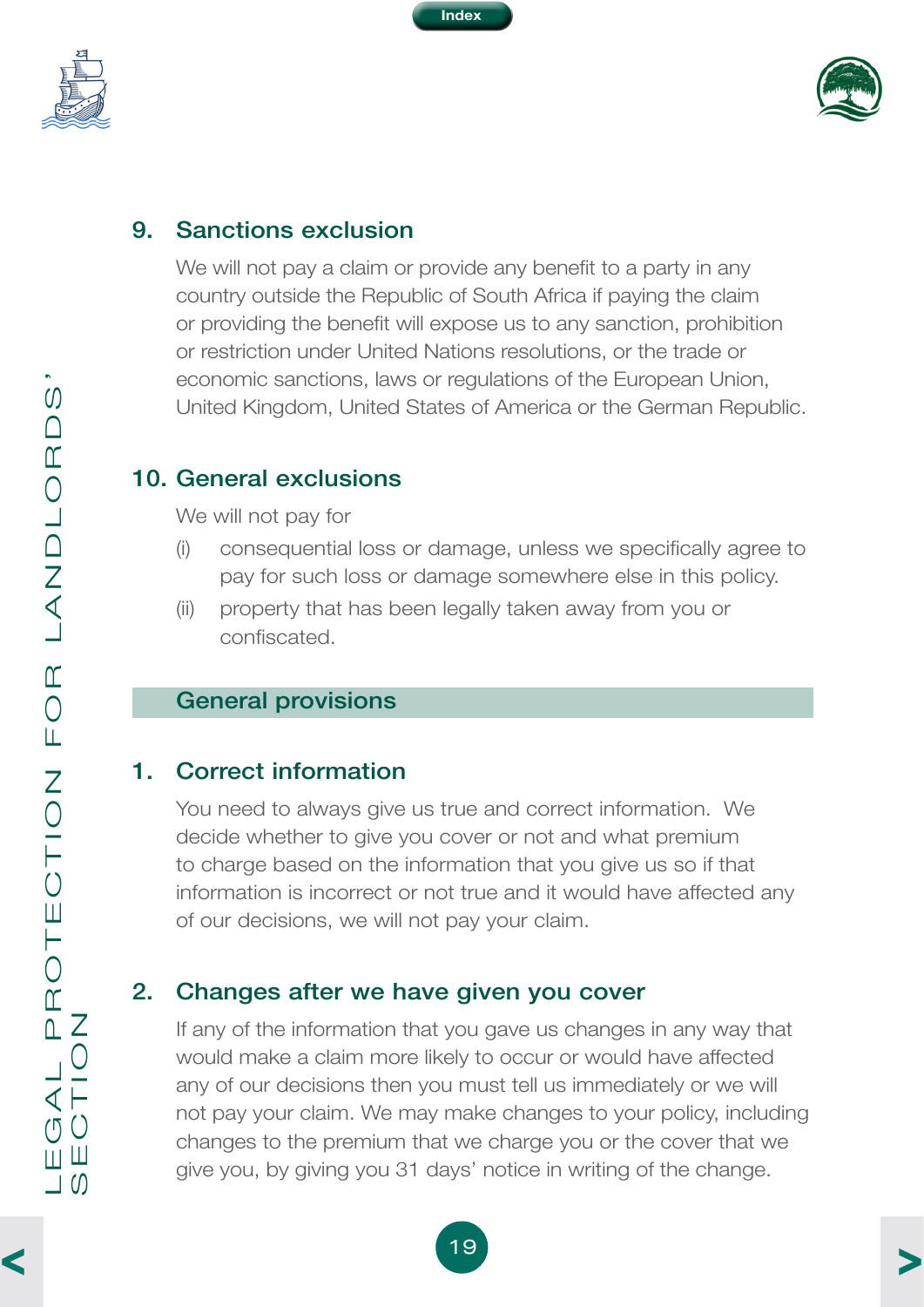

<span id="page-22-0"></span>



#### 3. Other insurance

If you have any other insurance under which you can claim for the same event that you are claiming for under this policy, then we will only pay our portion of the claim and the balance must be claimed from the other insurer. If the item is more specifically insured on another policy then you must claim against the other policy.

#### 4. Cancellation

You can cancel this policy or any section of it by giving us notice in writing. If we wish to cancel this policy or any section of it, we must give you 31 days' notice in writing and we must refund you any premium paid in advance for the rest of the insured time.

#### 5. Continuing cover

You can choose whether you want to pay us monthly by debit order or annually in advance for the cover that you have taken under this policy. If you pay us monthly then the term of your policy is one month. If you pay us annually then the term of your policy is 12 months.

#### (a) If you pay by monthly debit order

You must pay your premium in advance and, if we do not receive it by the due date and you do not pay us during the 15 day grace period after the due date, we will submit two debit orders on the next due date, and if the outstanding premium is not received when we re-submit your debit, then this policy will be cancelled at midnight on the last day of the period of insurance that you did pay us for. If you have a claim after your debit has been unpaid and before we re-debit then you will have to pay us the outstanding premium before we can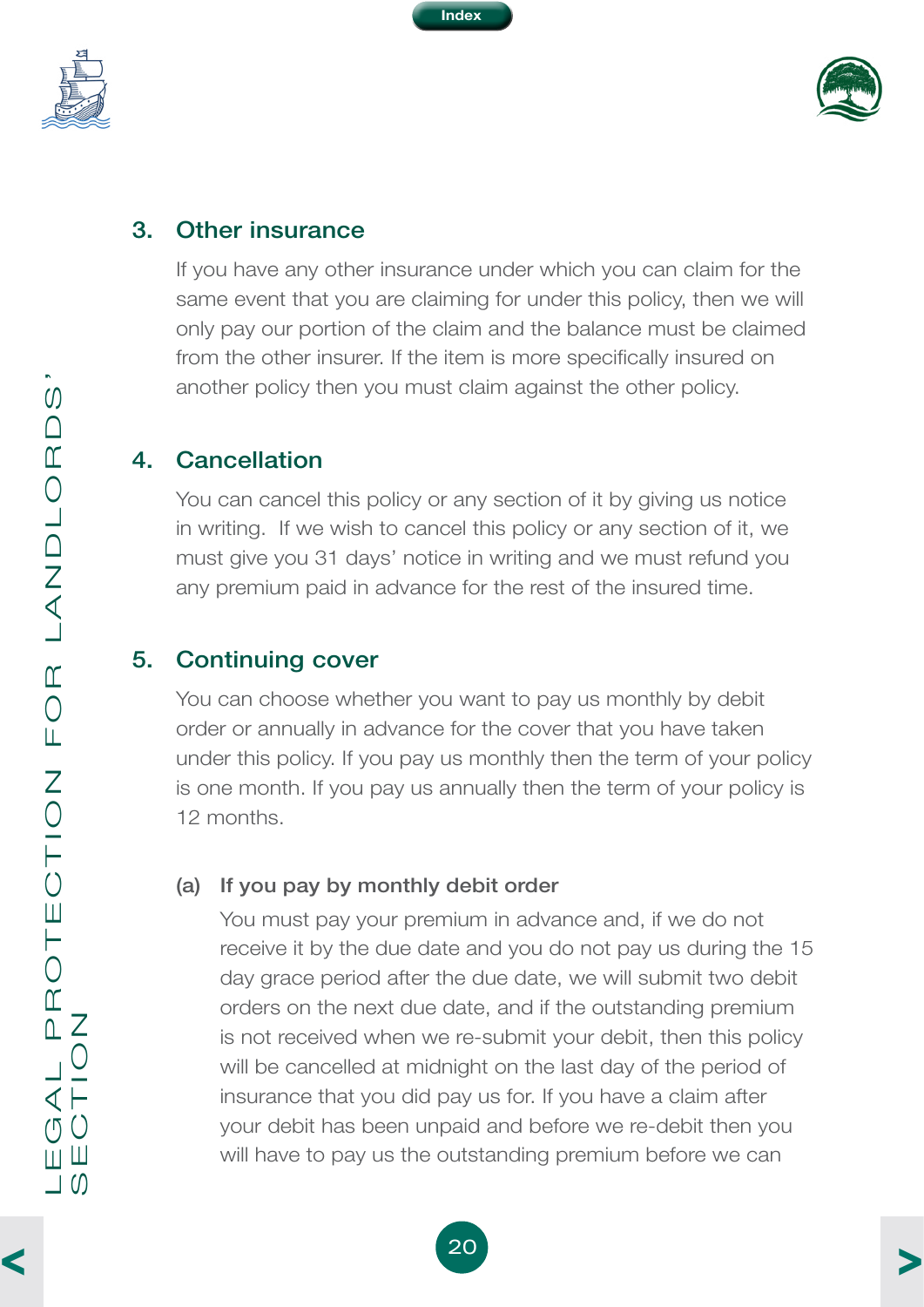

<span id="page-23-0"></span>



process your claim. If you cancel your debit order to us then your policy will be cancelled at midnight on the last day of the period that you did pay us for and no further debits will be called for. Due date will be the 1st working day of every month or as otherwise agreed in writing.

#### (b) If you pay an annual premium

If you pay your premium annually in advance then you must pay us before the due date or within 15 days of the due date for cover to remain in place. If you do not pay us before the due date or within the 15 days after the due date, then your policy will be cancelled from the due date.

If you have a claim in the 15 days after the due date but before you have paid us, then you will have to pay us the outstanding premium before we can process your claim.

Due date will be the 1st day of every annual period of insurance.

We will not have to accept premium given to us except in compliance with the terms above but we may choose to accept premium under other conditions. If we accept premium under conditions other than in compliance with the terms above, then it will be subject to you advising us in writing of any claims that you have outstanding at the time of you giving us the premium.

# 6. Prevention of loss

You must take all reasonable steps and precautions to prevent a claim occurring including, but not only, complying with and adhering to all laws, regulations, rules and by-laws that are material to the risk whether the law, regulation, rule or by-law was in force at the date that your policy was issued or enacted at a later date. If you do not comply with this condition and you not complying is material to the claim, we may reject your claim.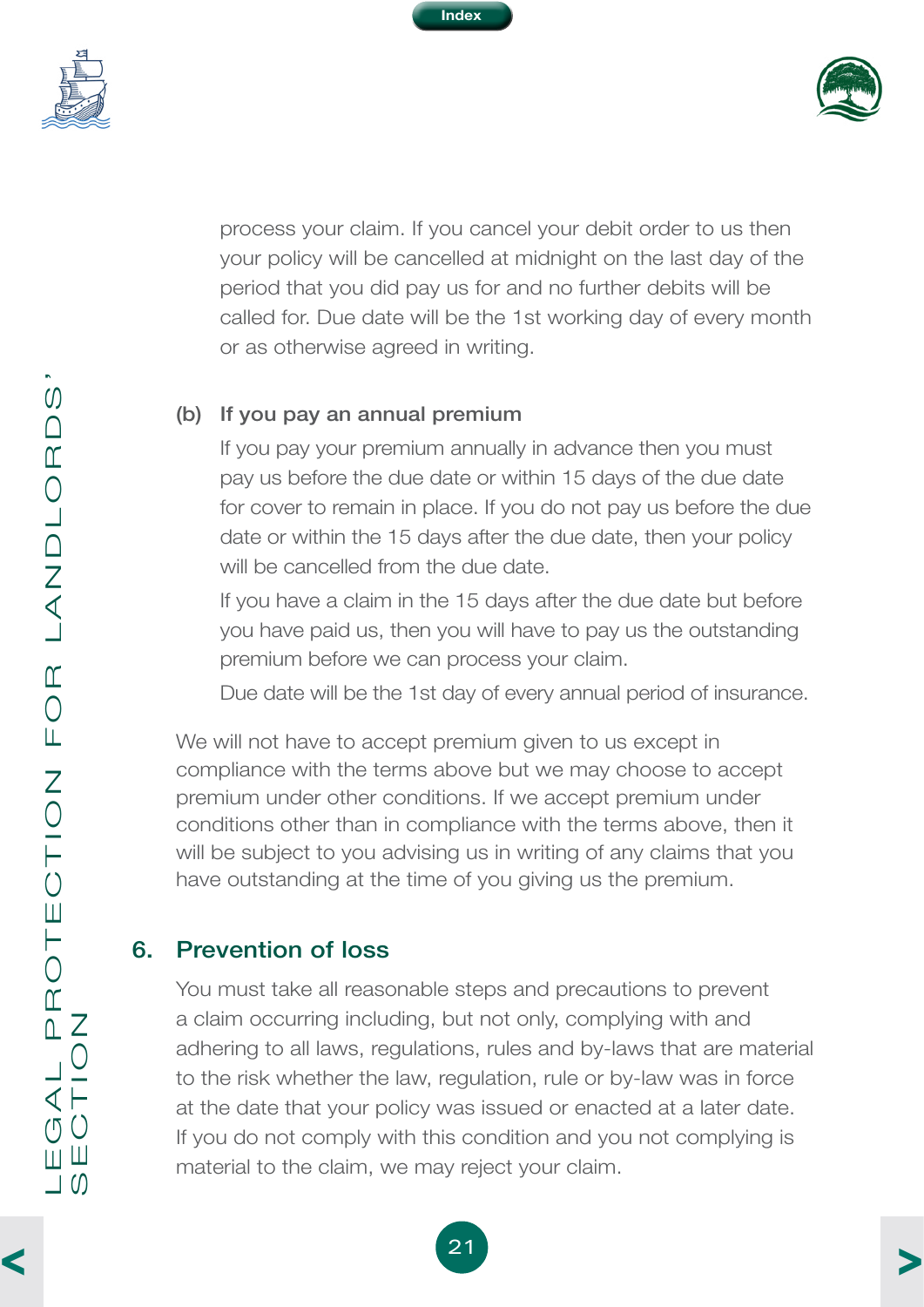

<span id="page-24-0"></span>



# 7. Claims Procedure

- (a) Should a tenant fail to make payment of his / her monthly rental on the date agreed on in the lease agreement, you must notify us in writing of such failure within 7 business days' of the date on which the rental was due in terms of the lease agreement.
- (b) We will then, appoint a legal representative to address a notice to the tenant or contact the tenant telephonically informing him / her of his / her failure to pay and call for payment and to remedy his / her breach of the agreement. Thereafter and in the absence of a response, we or our legal representative will give notice in accordance with the applicable terms of the contract or in terms of any applicable statutory provision.
- (c) In the event of a claim, the necessary claim forms must be completed by you. A copy of the lease agreement, all supporting documentation, the contact details of the lessee, and documentary proof of any vetting process undertaken in respect of the tenant prior to the commencement of the lease agreement must accompany your claim, and must be submitted to us within 24 hours for approval.
- (d) Once we have approved your claim, you must provide us with the following within 7 days of us requesting the information:
	- (i) All the necessary statements, affidavits, documentation, signatures and other proof that the legal practitioner appointed by us may require to enable us to fulfil our obligations in terms of this policy.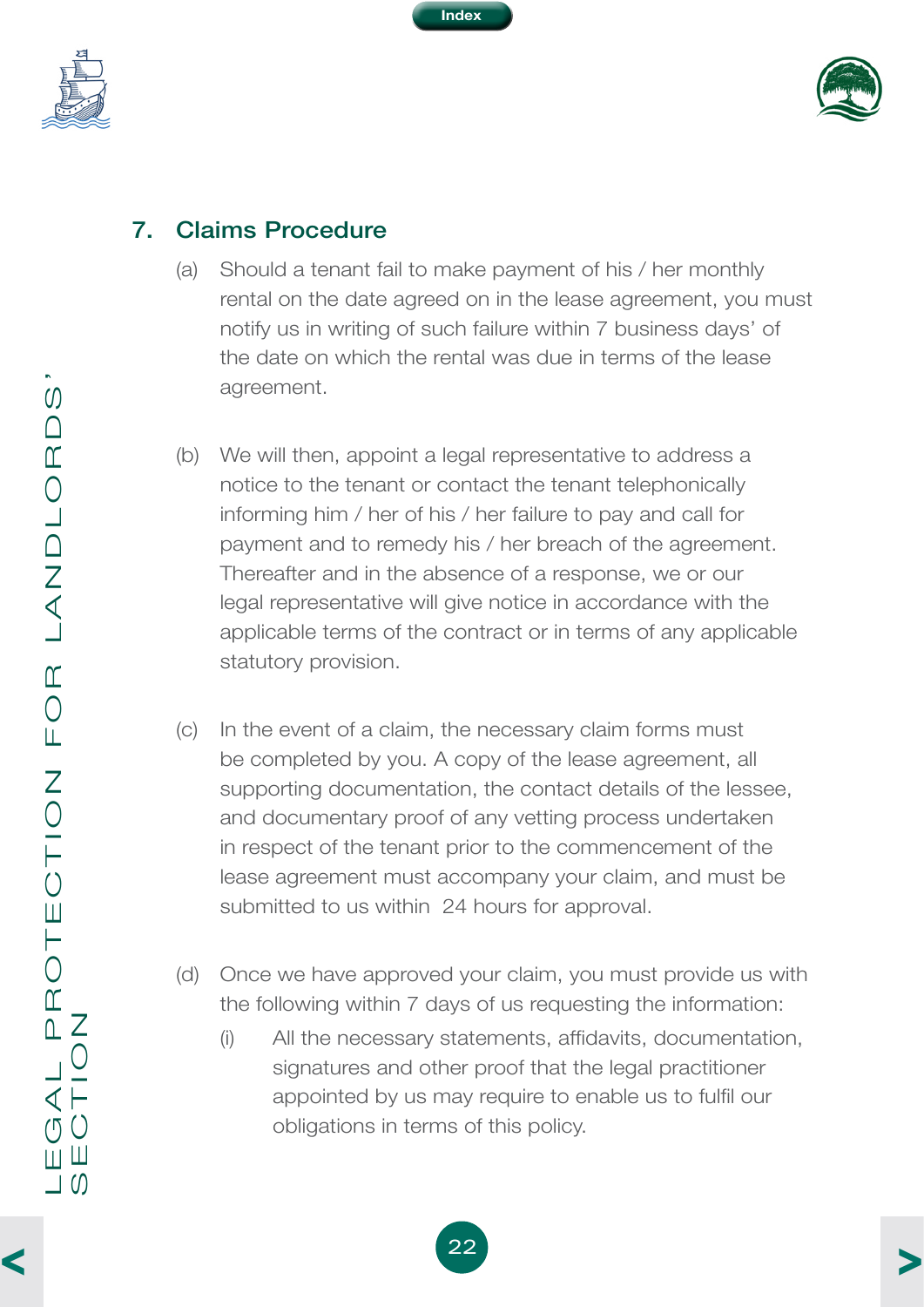

<span id="page-25-0"></span>



- (ii) The particulars of any other insurance in force, which covers the same event, in which case we will only be liable for our proportion of the claim.
- (e) We will appoint a legal practitioner to act on your behalf to evict tenants holding over, after the lease agreement has been lawfully terminated or expired.
- (f) Neither you nor any other person acting with your consent or on your behalf may enter into any discussions or make any concessions to a tenant or his / her family members at any stage prior to and after an insured event.

# 8. Our rights after an event

- (a) After an event that could or has led to a claim against this policy, we and anyone that we appoint may, without implying or agreeing that we will pay the claim or prejudicing our right to rely on any conditions of this policy, take over and conduct in your name the defence or settlement of any claim and prosecute in your name for our benefit. We will be able to negotiate settlement in any way we wish.
- (b) You will, at our expense, help us and allow us to do anything necessary or reasonably needed by us to enforce any rights which would be or have been subrogated to us because we are indemnifying you.
- (c) If there is a claim against you by another person we can choose to pay the limit of indemnity (sum insured) to you and we will then not have to pay any further claim from that event.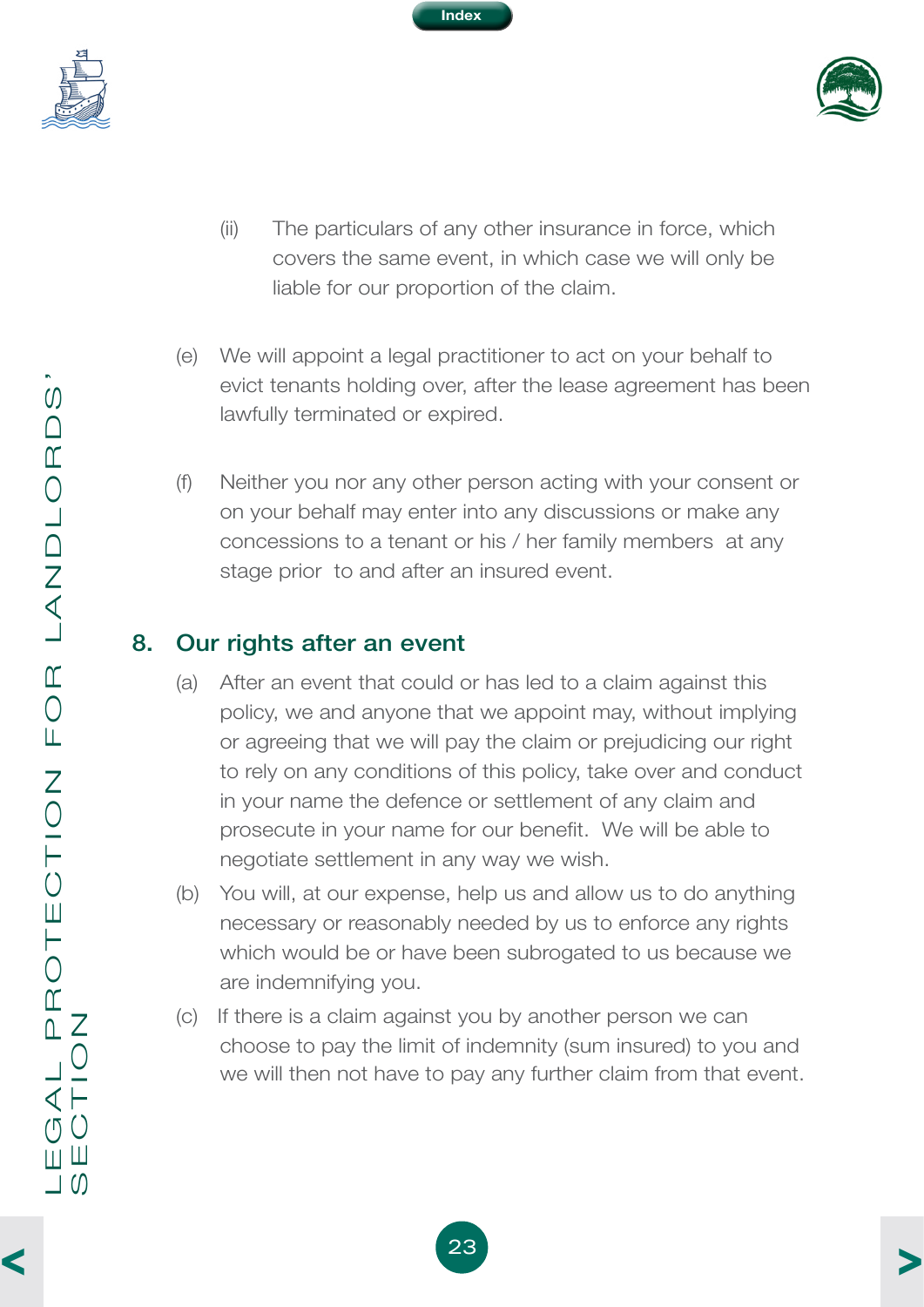

<span id="page-26-0"></span>



#### 9. Fraud

If any claim, or any part of any claim, is fraudulent or if you or anyone else on your behalf uses any fraudulent means or devices to benefit under this policy or if the loss is because of a deliberate act on your part or if you helped anyone to cause the loss then we will not pay your claim and your policy will immediately be cancelled and you will be refunded any premium paid in advance for the rest of the insured time.

#### 10. Non-compliance

If you do not comply with any of the terms, conditions or warranties of this policy or if you misrepresent any material information we will not pay your claim. The conditions of this policy apply individually to each of the risks insured so that any breach will result in only the risk that was breached being voided.

# 11. Only you have rights

Only you have rights under this policy. If any other person has a claim against the policy then you must claim on their behalf. Once we have paid you or any person, including any legal practitioner, on your behalf, the claim will be regarded as settled.

# 12. First amount payable

If a first amount payable applies to a claim then we will pay you less this amount. You can find the first amount payable on your policy schedule.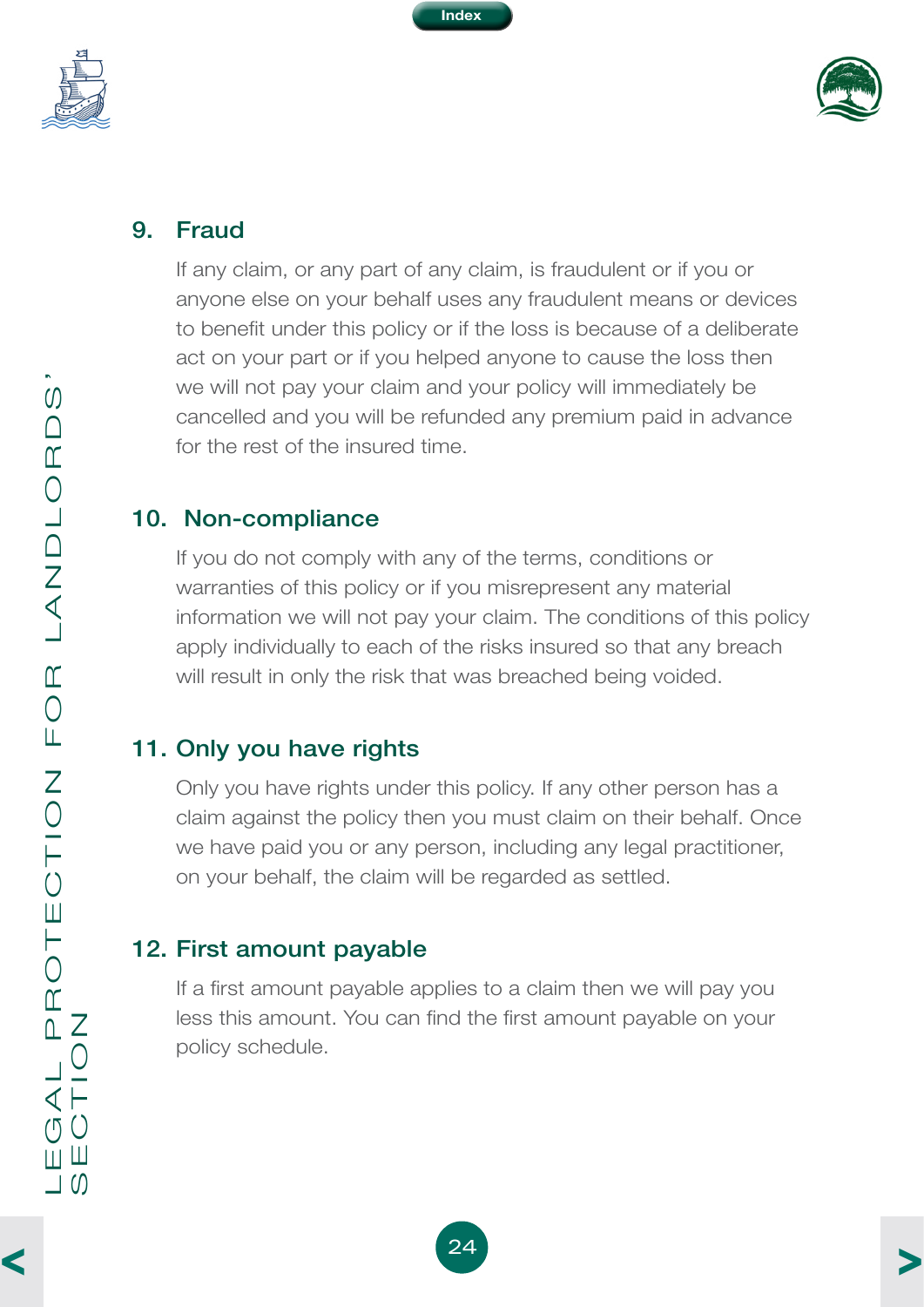

<span id="page-27-0"></span>



#### 13. Meaning of words

Your policy schedule, any endorsements and this policy wording must be read together and any word or expression to which a specific meaning has been given will have that same meaning wherever it is used.

# 14. Use of your personal information

When you enter into this policy you will be giving us your personal information that may be protected by data protection legislation, including but not only, the Protection of Personal Information Act, 2013 ("POPI"). We will take all reasonable steps to protect your personal information.

You authorise us to

- (a) process your personal information to
	- (i) communicate information to you that you ask us for.
	- (ii) provide you with insurance services.
	- (iii) verify the information you have given us against any source or database.
	- (iv) compile non-personal statistical information about you.
- (b) transmit your personal information to any affiliate, subsidiary or re-insurer so that we can provide insurance services to you and to enable us to further our legitimate interests including statistical analysis, re-insurance and credit control.
- (c) transmit your personal information to any third party service provider, that we may appoint to perform functions relating to your policy on our behalf.

You acknowledge that this consent clause will remain in force even if your policy is cancelled or lapsed.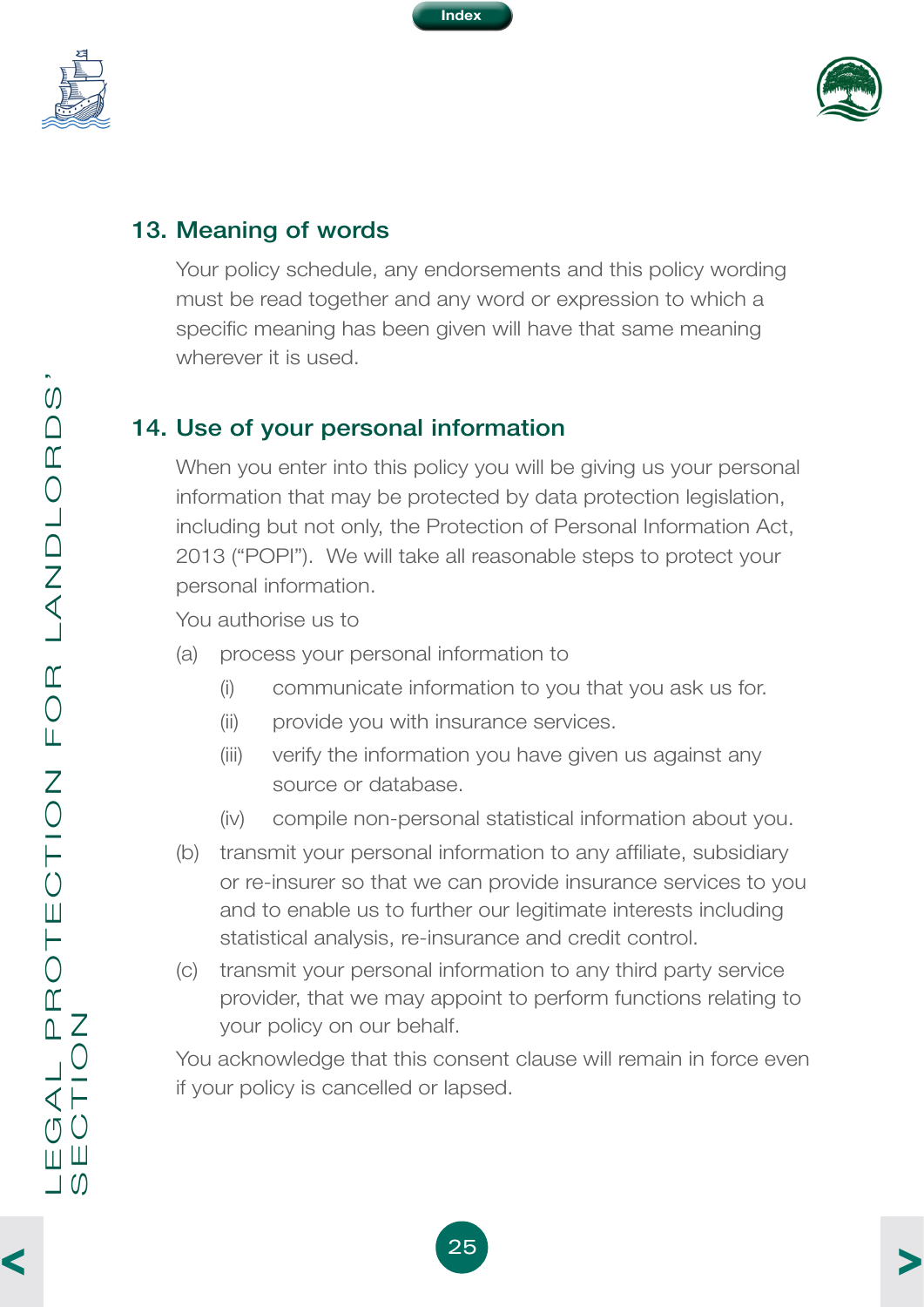

<span id="page-28-0"></span>



#### 15. Territorial Limits

We will only pay claims if the event that causes the claim happens in the Republic of South Africa.

#### 16. Jurisdiction

This policy will be subject to the Laws and Statutes that apply in the Republic of South Africa and we will only abide by judgments first delivered by or obtained from a court of competent jurisdiction within the Republic of South Africa.

#### 17. Onus of proof

If we allege that an event or loss is not covered by this policy, the onus of proof to the contrary rests with you.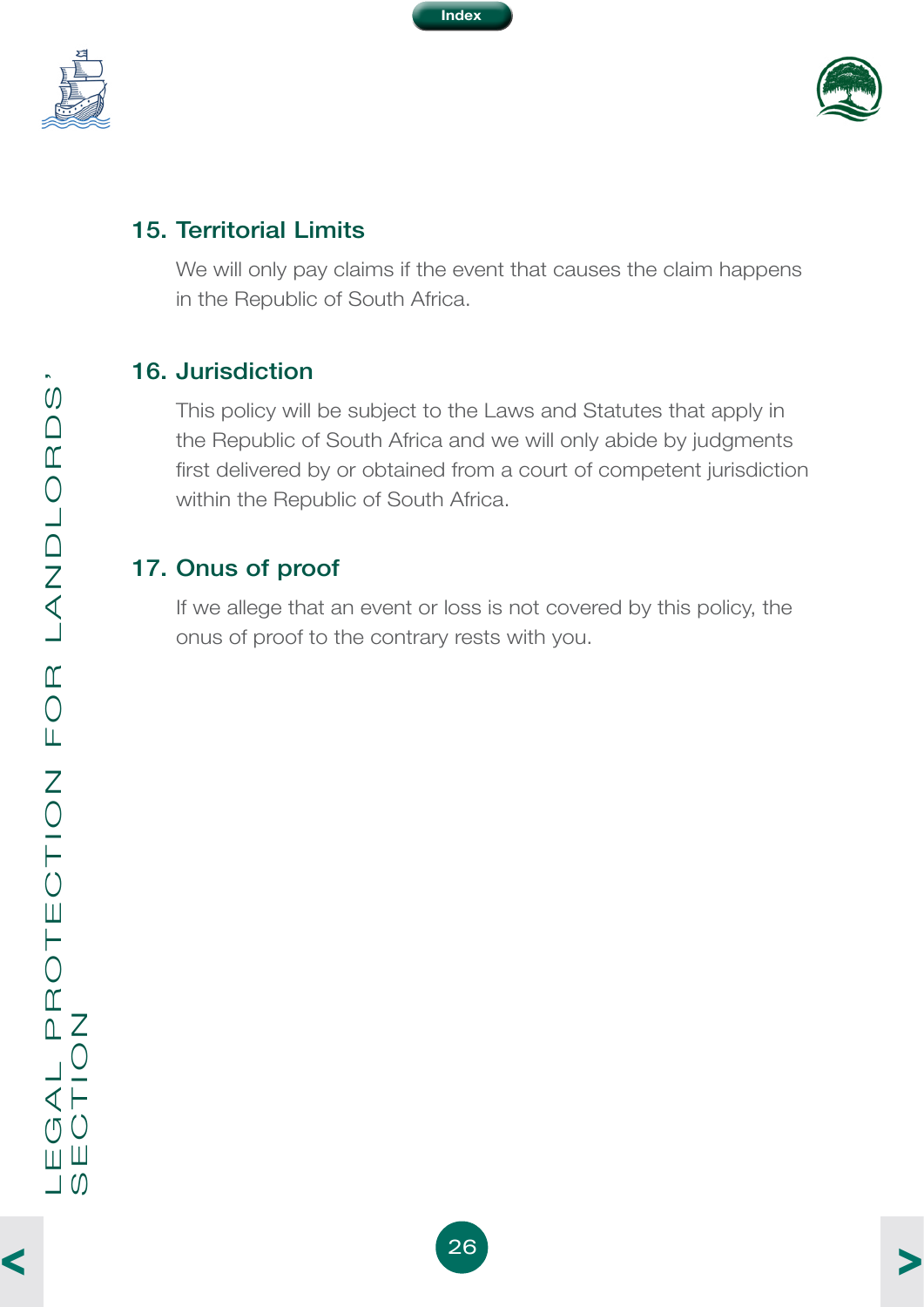<span id="page-29-0"></span>





#### Specific Exclusions

#### Cover will not be provided in the event of the following:

- 1. Claims resulting from the cancellation of a lease agreement that is not legally enforceable by you as the landlord.
- 2. Escalations in the lease agreement, that came into effect after a claim was lodged.
- 3. Where unlawful occupation or continued unlawful occupation of the leased premises takes place as a result of the protest action of any person, organization and/or movement with a political objective, or objective to bring about a change to legislation or policy with regard to the status of tenants or the Governments constitutional objective to provide citizens with adequate access to land and housing.
- 4. Where unlawful occupation of land results from a change in policy or legislation that causes unlawful occupation in terms of current legislation to become lawful.
- 5. Where a State or Local authority prohibits, or places a stay on, evictions for whatever reason.
- 6. Any claims subsequent to any action taken by you or any person acting on your behalf against a tenant without our written permission that you do so.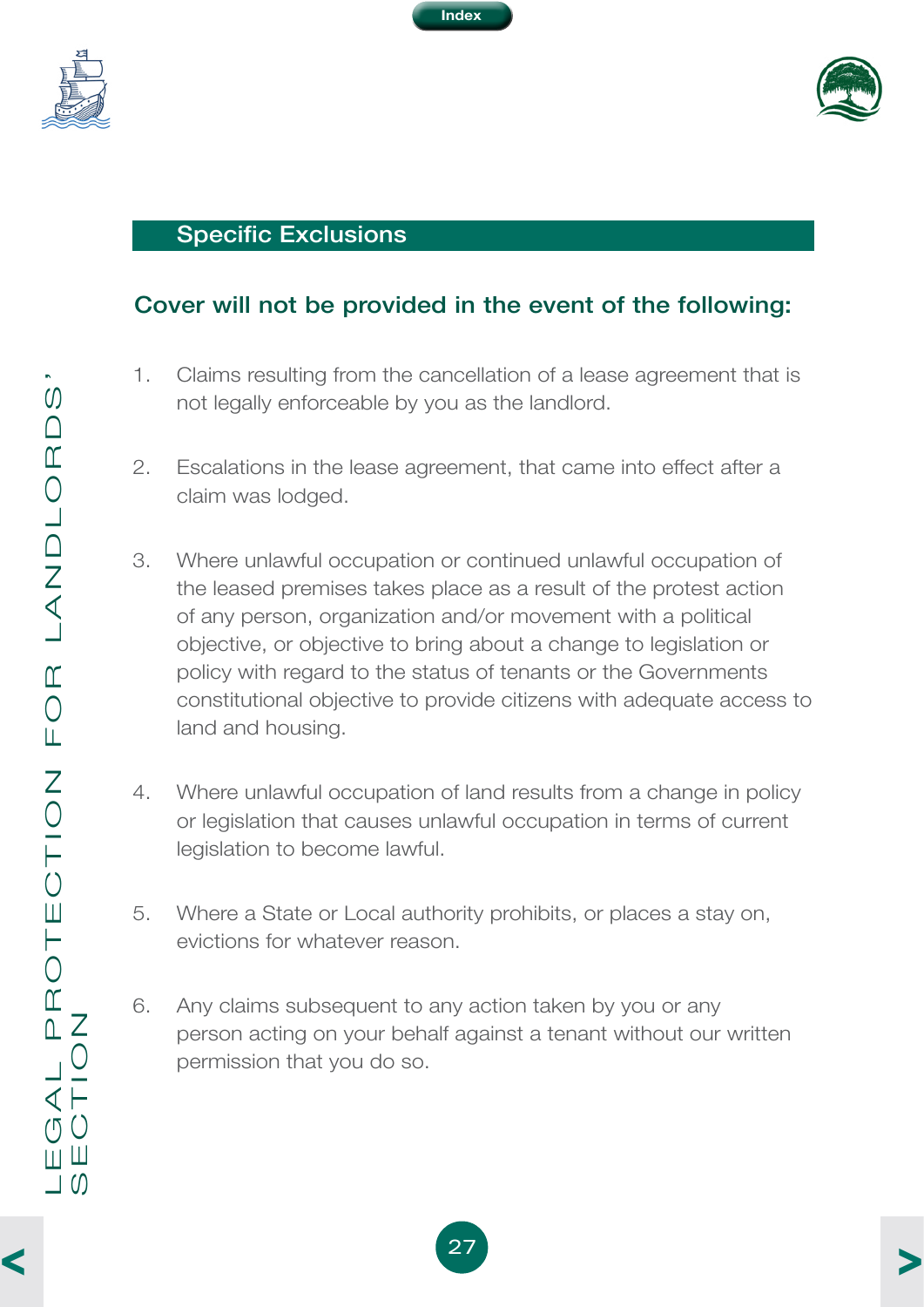<span id="page-30-0"></span>



7. Any evictions resulting from the lease of a premise on land other than land in a township established, approved, proclaimed or otherwise recognised as such, in terms of any law, including

**Index**

- (a) any land within such a township which has been designated for agricultural purposes in terms of any law; and
- (b) any land within such township which has been established approved proclaimed or otherwise recognised after 4 February 1997, in respect of a person who was an occupier in terms of the Extension of Security of Tenure Act, Act 62 of 1997, immediately prior to such establishment, approval, proclamation or recognition.
- 8. Where the leased premises are leased to any family members and/ or friends and the relationship between you and the tenant was not disclosed to us, before this policy incepted.
- 9. Any claim resulting from any orchestrated agreement between you and a tenant and/or any other person with the dishonest objective of obtaining any benefits under this policy.
- 10. Where any amount of rental or deposit in terms of an existing agreement payable by the tenant is in arrears before the inception of the policy and in any of the months preceding the month within which a claim is lodged.
- 11. Where we have not received payment of any premium/s and/or any amount payable by you in terms of this policy.
- 12. Where the lease agreement between you and a tenant is not signed by both parties or is legally unenforceable by you.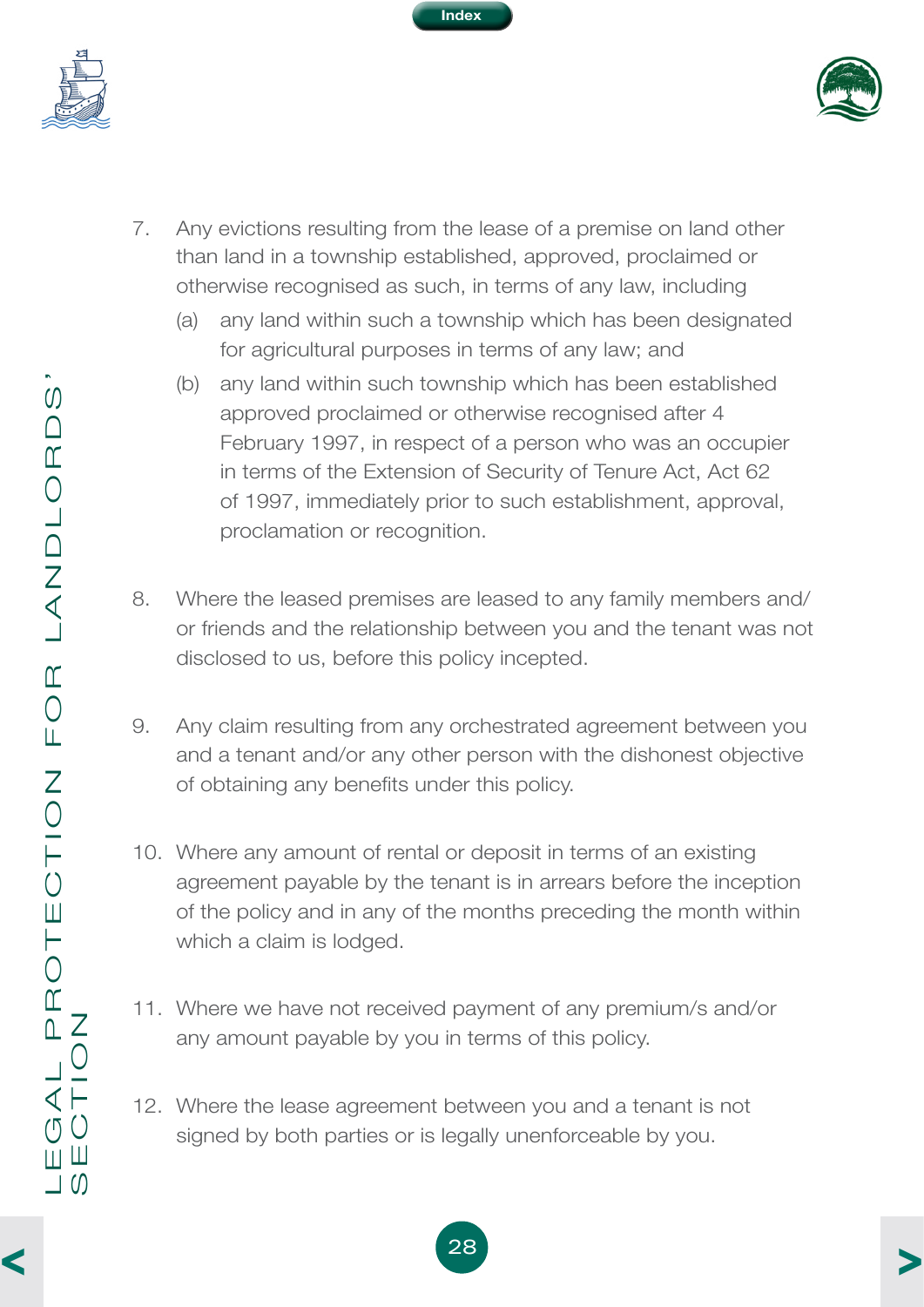<span id="page-31-0"></span>

.





- 13. Direct or indirect loss or damage caused by a tenant to the leased premises.
- 14. Payment of and the costs for the recovery of any amounts or penalties from a tenant for which amount the tenant is not lawfully liable to pay.
- 15. Holding over where you or your agent has reached a compromise with the tenant with regard to the payment of rental other than in accordance with the lease agreement.
- 16. Holding over where the property is seized or attached in lieu of a debt of the landlord, or any other case where the tenant is lawfully entitled to withhold rental payments to the landlord.
- 17. Any claim where the primary use of the property is other than residential.
- 18. Where you have, prior to and for the duration of the lease agreement, without our written approval, ceded or lawfully transferred your rights in terms of the lease agreement to any person or entity who is not named in or party to the lease agreement at the commencement thereof.

 $\blacktriangleleft$ 

[>](#page-32-0)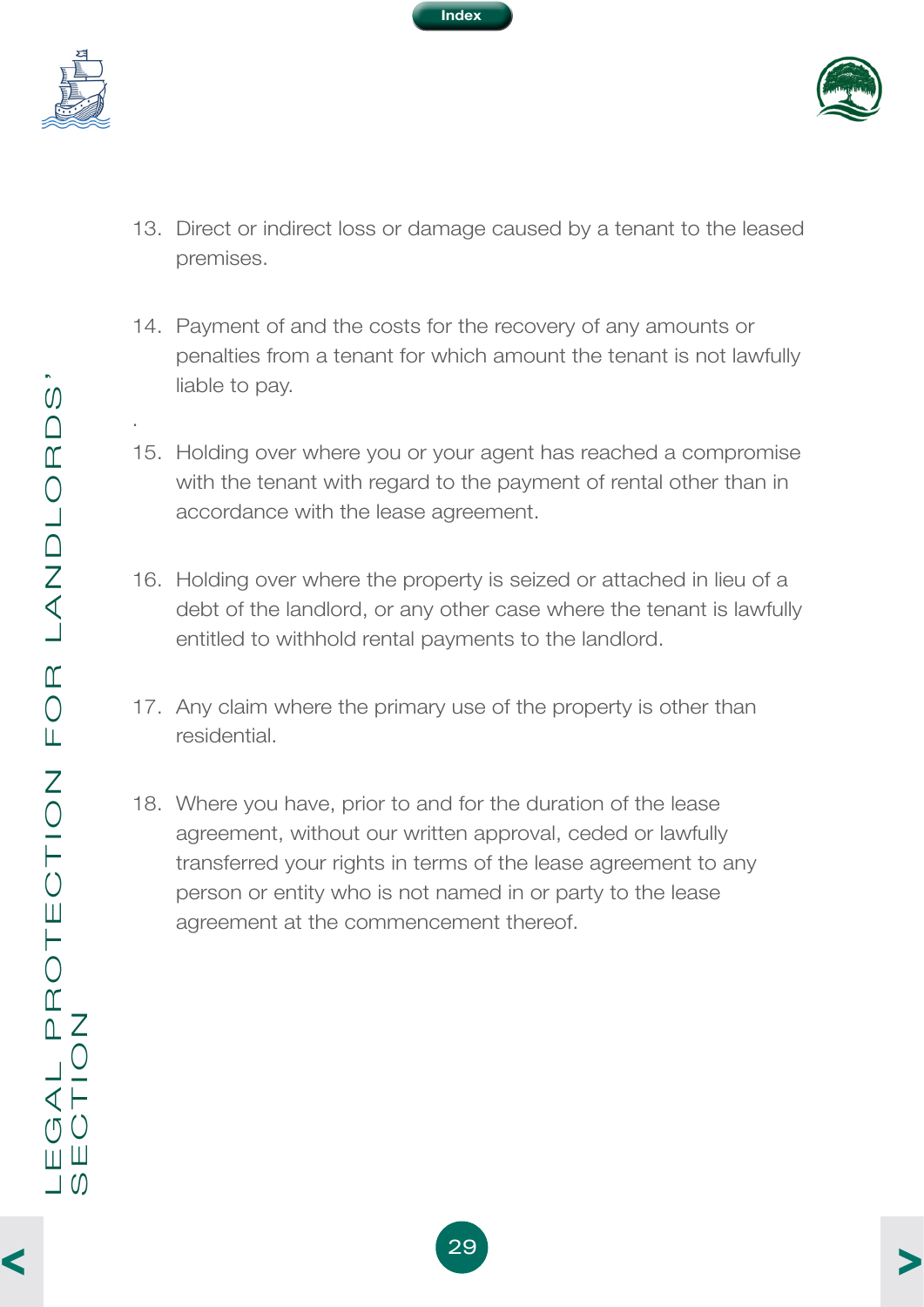<span id="page-32-0"></span>





#### Specific Conditions

#### 1. Lease agreement

You will be responsible to ensure that your lease agreement with a tenant, any term and condition thereof, and the execution of the terms and conditions thereof, are legally enforceable by you as the landlord and not contrary to any legislation.

#### 2. Failure to honour terms of lease agreement

Cover under this policy will immediately be suspended if it is proven that you have failed to honour the terms and conditions of the lease agreement between you and a tenant. Should this fact be proven in a court of law or at any tribunal with competency to make such finding, after we have paid any amounts to you in respect of a claim, such amounts will immediately be refundable to us.

#### 3. Legal opinion

We will have the right to repudiate liability for a claim or any part thereof in respect of legal costs if, in the opinion of a legal practitioner, there is no reasonable prospect of success in any litigation resulting from a claim.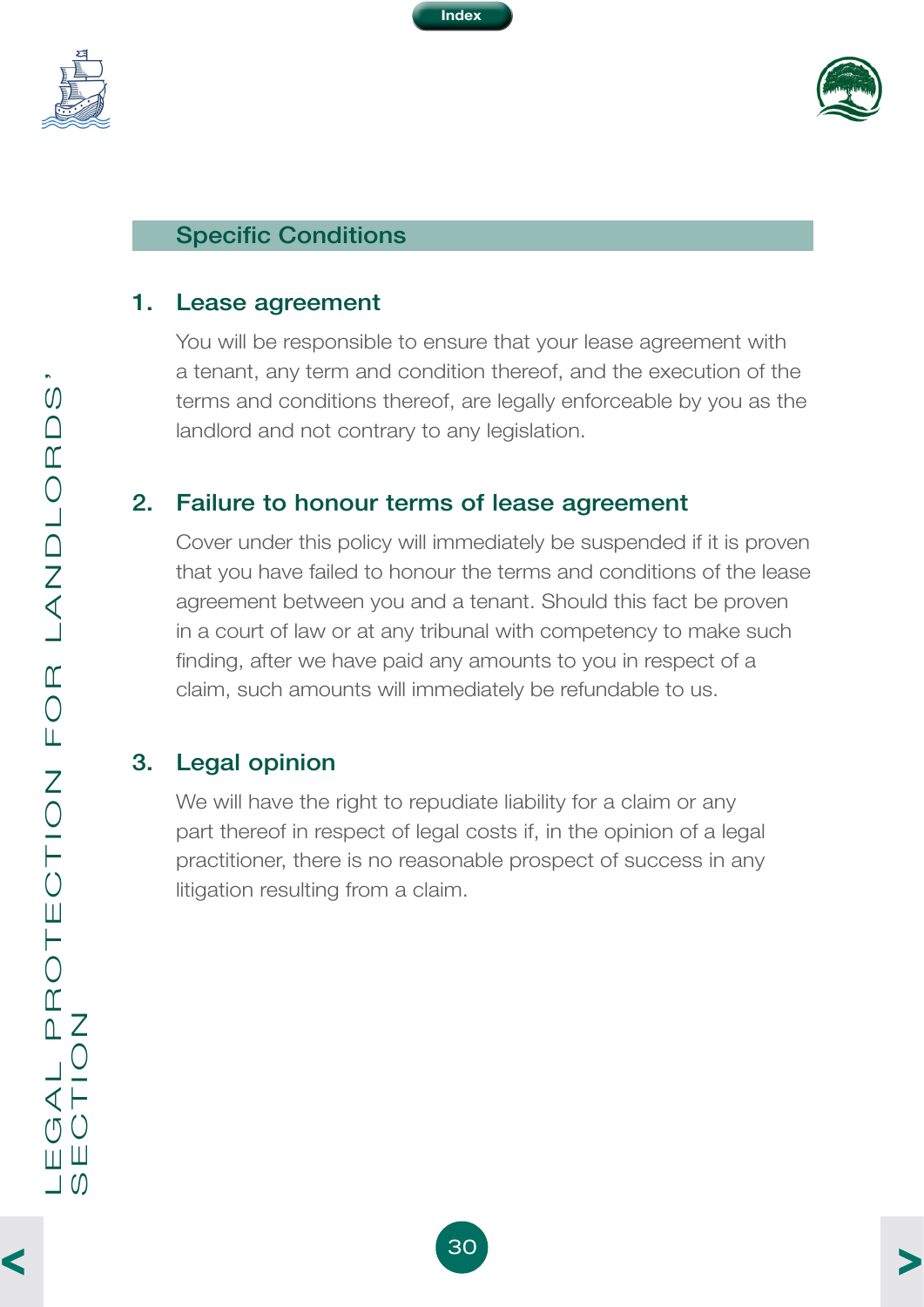<span id="page-33-0"></span>



#### 4. Change of tenants

- (a) Should there be any change of tenants in the leased property, this policy shall be suspended until the details of the new tenants have been provided to us and we have agreed to continue to provide cover.
- (b) Should the agreement with new tenants not be approved of by us, the premiums received during the period of suspension in (a) will be refunded to you.

#### 5. Limitation of cover

Cover in respect of legal costs insured by under this policy will be limited to a cumulative amount of R120 000 for claims first submitted to us in any one 12 month period of insurance.

# 6. Legal practitioners

Only practitioners contracted by us shall enforce your rights in terms of this lease agreement after a valid claim was submitted to us.

# 7. Action taken before the claim is reported

Any action by you or any legal practitioner on your behalf, whether directly or indirectly, before a claim is reported or taken without our written consent, will result in no cover in terms of this policy.